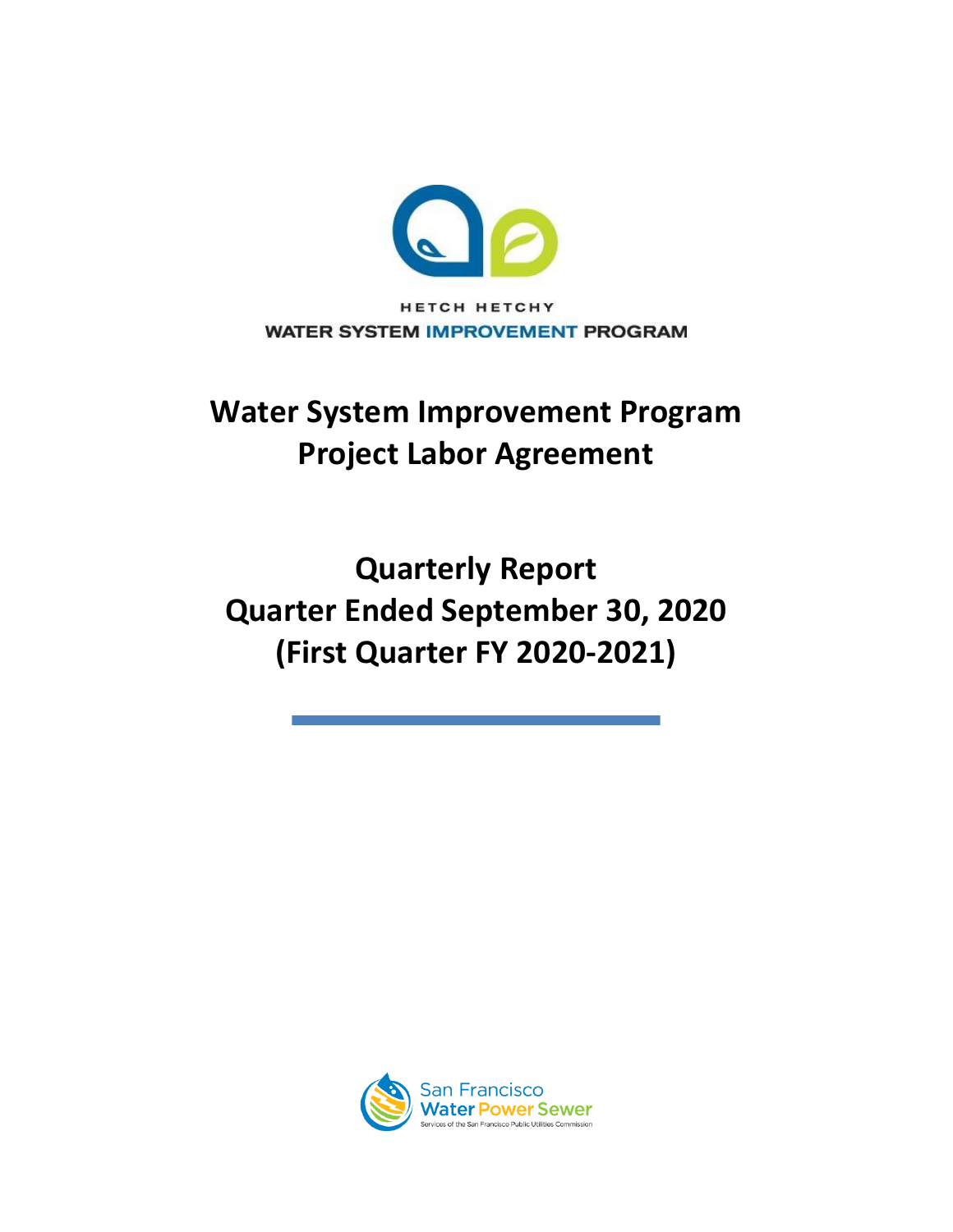#### Table of Contents

<span id="page-1-0"></span>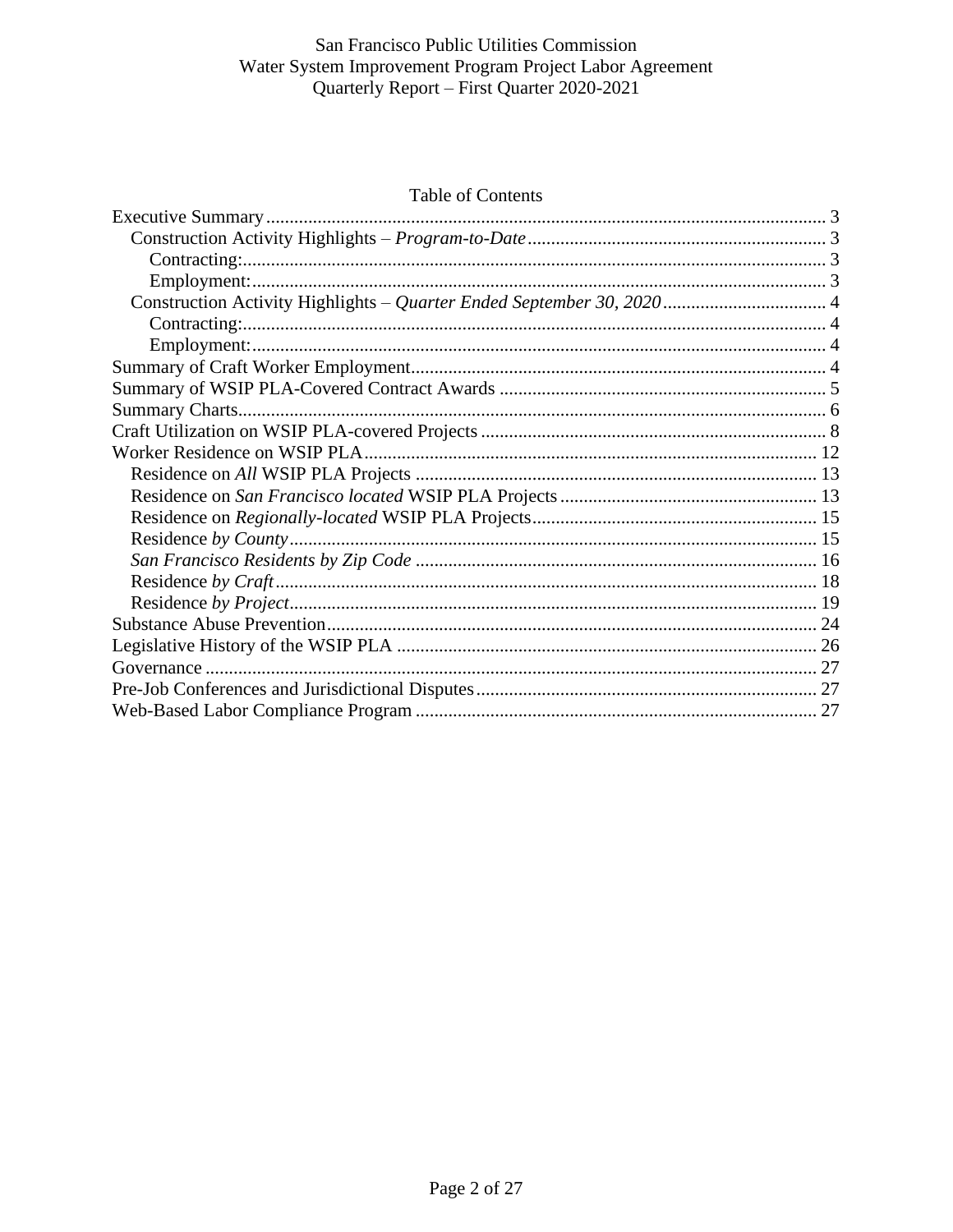## **Executive Summary**

Since it was adopted on March 16, 2007, the WSIP Project Labor Agreement (PLA) has promoted the public interest by ensuring the timely and economical completion of WSIP projects. The WSIP PLA has provided the structure to promote efficiency of construction of the WSIP, facilitate the partnership between the SFPUC, Unions, and Contractors, provide for peaceful settlement of labor disputes, and facilitate the employment of residents.

Progress on WSIP construction projects provides employment for construction workers employed by union-signatory and non-union construction contractors. Fifty-eight (58) WSIP contracts have been awarded subject to the WSIP PLA in the amount of \$2.216 billion in original contract award through September 30, 2020.

## Construction Activity Highlights – *Program-to-Date*

## <span id="page-2-1"></span><span id="page-2-0"></span>**Contracting:**

• Fifty-eight (58) construction contracts with a value of \$2.216 billion in original contract award have been awarded subject to the WSIP PLA.

## <span id="page-2-2"></span>**Employment:**

- Since inception, 15,608 construction workers were employed for 8,707,072 hours and earned wages of \$ \$349,599,322 on WSIP PLA-covered projects.
- 1.441 San Francisco residents worked 625,192 hours and earned \$\$24,322,954 on WSIP PLA-covered projects representing 7% of covered hours and 301 full-time equivalent worker years.
- The SFPUC Regional Service Territory consists of zip codes in seven counties outside of San Francisco, both in the vicinity of WSIP construction and within which the SFPUC delivers water. 6,364 residents of the Regional Service Territory earned wages of \$ \$133,332,110 and worked 3,432,067 hours, representing 39% of covered hours and 1,650 full-time equivalent worker years.
- 15,129 pre-employment substance abuse tests have been administered to employees cleared to work on WSIP PLA-covered projects as of September 30, 2020. 202 people were prevented from working on WSIP PLA-covered projects due to receiving a nonnegative result.

|                                   | Inception Through September 30, 2020 |           |                     |            |  |  |  |  |  |
|-----------------------------------|--------------------------------------|-----------|---------------------|------------|--|--|--|--|--|
| <b>Region of Worker Residence</b> | Worker Count   Sum of Hours          |           | <b>Sum of Wages</b> | <b>FTE</b> |  |  |  |  |  |
| All Workers                       | 15,608                               | 8,707,072 | 349,599,322<br>\$   | 4,186      |  |  |  |  |  |
|                                   |                                      |           |                     |            |  |  |  |  |  |
| San Francisco                     | 1,441                                | 625,192   | 24,322,954<br>S     | 301        |  |  |  |  |  |
|                                   |                                      |           |                     |            |  |  |  |  |  |
| <b>SFPUC Service Territory</b>    | 6,364                                | 3,432,067 | 133,332,110<br>S.   | 1,650      |  |  |  |  |  |
|                                   |                                      |           |                     |            |  |  |  |  |  |
| Outside                           | 7,816                                | 4,649,814 | 191,944,258<br>S    | 2,235      |  |  |  |  |  |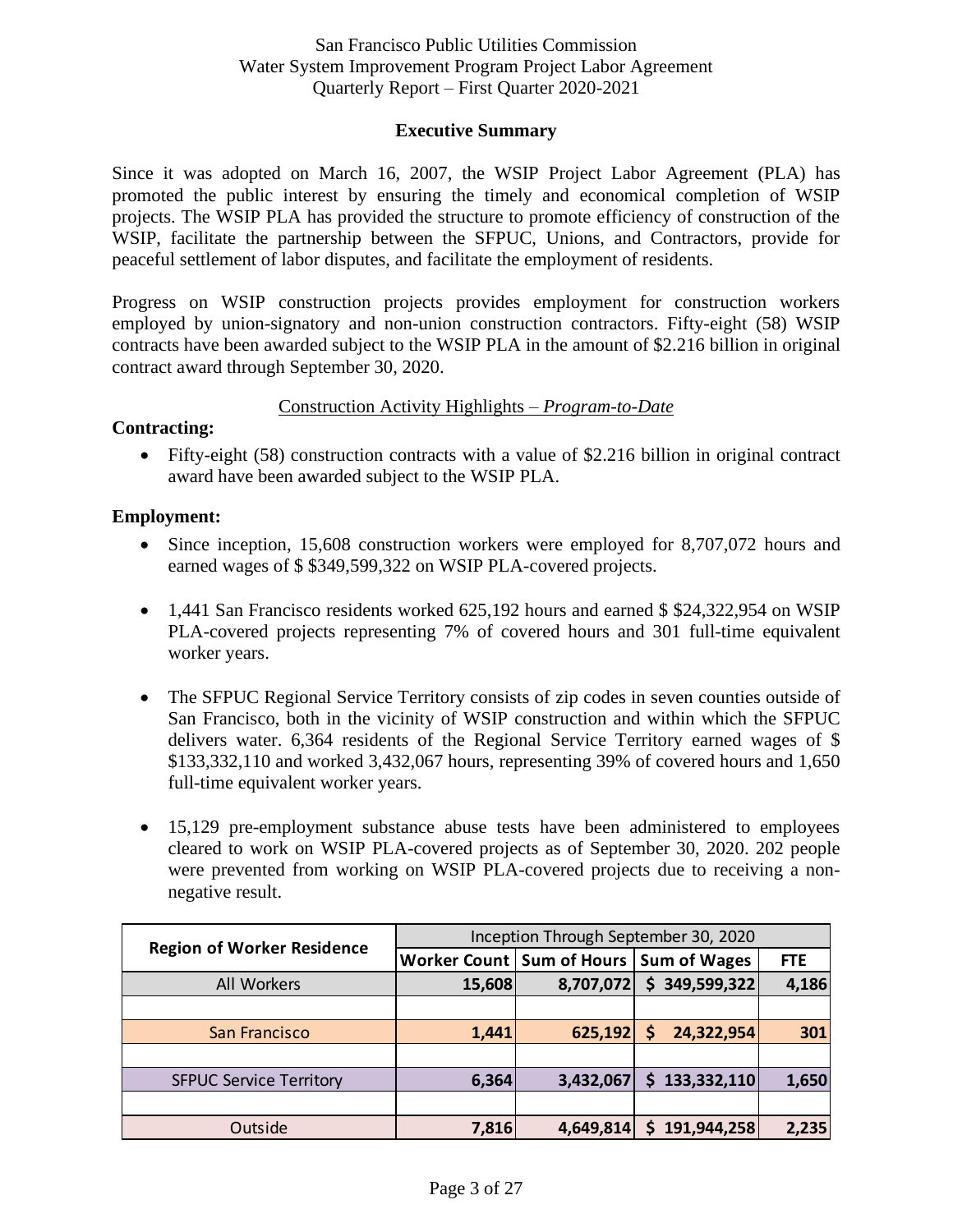## Construction Activity Highlights – *Quarter Ending September 30, 2020*

## <span id="page-3-1"></span><span id="page-3-0"></span>**Contracting:**

• There were no contracts awarded during the reporting period.

## <span id="page-3-2"></span>**Employment:**

- 358 construction workers were employed for 44,162 hours and earned wages of \$2,554,622 on WSIP PLA-covered projects.
- 67 San Francisco residents worked 8,448 hours and earned wages of \$543,883 on WSIP PLA-covered projects.
- The SFPUC Regional Service Territory consists of zip codes in seven counties outside of San Francisco, both in the vicinity of WSIP construction and within which the SFPUC delivers water. During this quarter, 116 residents of the Regional Service Territory worked 14,462 hours and earned wages of \$791,756 on WSIP PLA-covered projects.
- 43 pre-employment substance abuse screenings were administered under the provisions of the WSIP PLA Substance Abuse Policy and no individuals were prevented from working as the result of a positive test.

<span id="page-3-3"></span>

|                                   |                     | Three Months Ending September 30, 2020 |          |                     |      |
|-----------------------------------|---------------------|----------------------------------------|----------|---------------------|------|
| <b>Region of Worker Residence</b> | <b>Worker Count</b> | <b>Sum of Hours</b>                    |          | <b>Sum Of Wages</b> | FTE* |
| All Workers                       | 358                 | 44,162                                 | \$       | 2,554,622           | 21   |
|                                   |                     |                                        |          |                     |      |
| San Francisco                     | 67                  | 8,448                                  | <b>S</b> | 543,883             |      |
|                                   |                     |                                        |          |                     |      |
| <b>SFPUC Service Territory</b>    | <b>116</b>          | 14,462                                 |          | 791,756             |      |
|                                   |                     |                                        |          |                     |      |
| Outside                           | 175                 | 21,252                                 |          | 1,218,984           | 10   |

## **Summary of Craft Worker Employment**

<span id="page-3-4"></span>\*FTE is the abbreviation for Full Time Equivalent. Since the workers on the projects may only work a few hours or days on the project, this is a way to determine the number of full time positions created. It is found by taking the Sum of Hours divided by 2,080, the conventional value for total hours worked per year based on a 40-hour work week.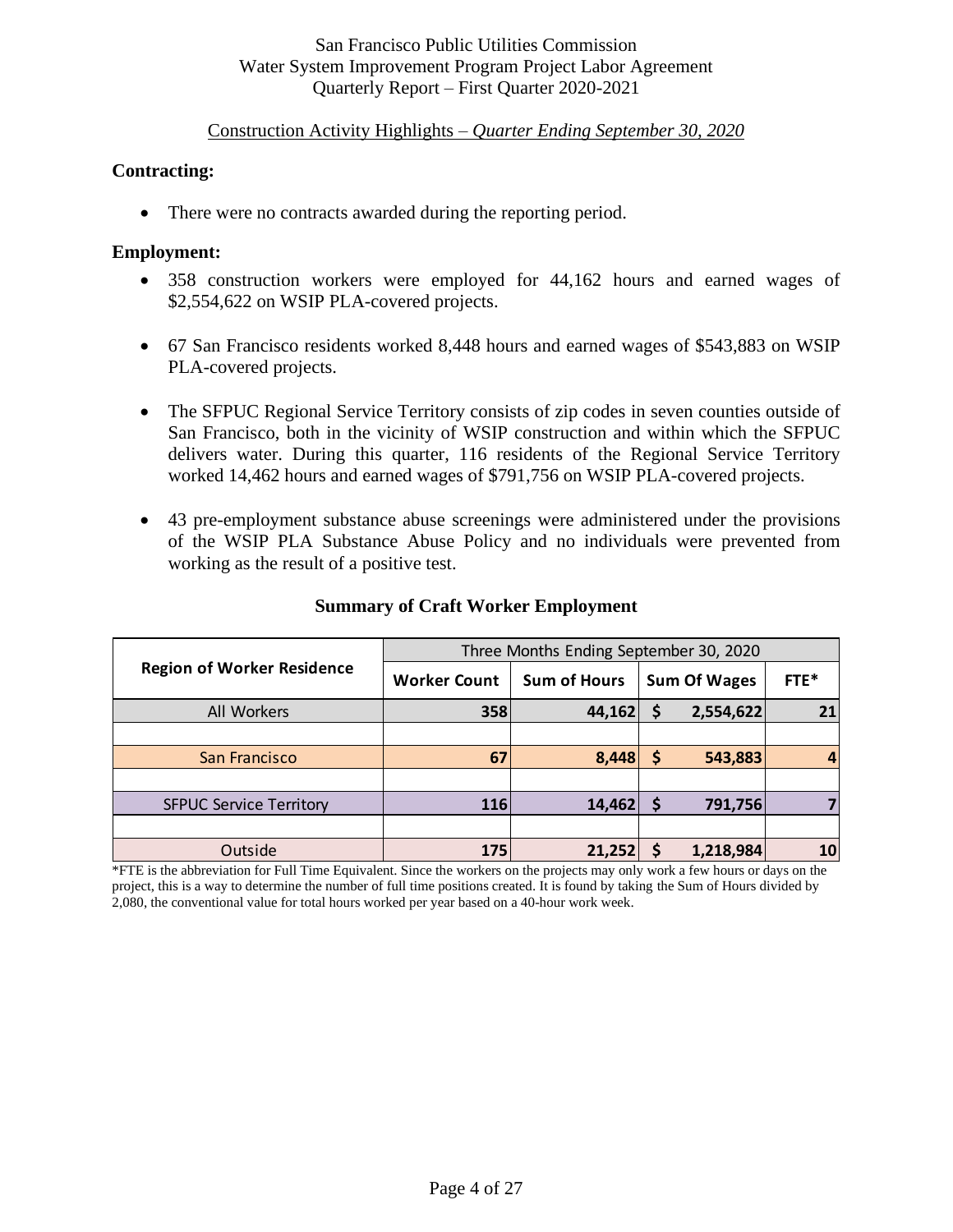## **Summary of WSIP PLA-Covered Contract Awards**

<span id="page-4-0"></span>

|                      |                           |                                        | <b>Construction Contracts Awarded Subject to the WSIP-PLA</b>                |                                        |                         |                          |
|----------------------|---------------------------|----------------------------------------|------------------------------------------------------------------------------|----------------------------------------|-------------------------|--------------------------|
|                      |                           |                                        | Inception through September 30, 2020                                         |                                        |                         |                          |
|                      | Award Date   Contract No. | <b>Prime Contractor</b>                | Project                                                                      | <b>Engineer's Estimate</b>             |                         | Award \$                 |
| 04/23/19             | WD-2797*                  | <b>JMB Construction</b>                | San Francisco Westside Recycled Water Pump Station a \$20 Million            |                                        | \$                      | 15,633,200               |
| 03/12/19             | WD-2855                   | Sukut Construction, LLC,               | Turner Dam Spillway and Pond F3 East Erosion Repair \$2.9 Million            |                                        | \$                      | 1,498,010                |
| 01/22/19             | WD-2822R2                 | Anvil Builders Inc                     | Lower Crystal Springs Dam Stilling Basin Connecting Ch. \$5.8 Million        |                                        | \$                      | 4,784,700                |
| 01/22/19             | WD-2829R                  | Ranger Pipelines Inc.                  | San Andreas Pipeline No. 2 Replacement                                       | \$29 to \$34 Million                   | \$                      | 32,087,200               |
| 05/09/17             | WD-2776*                  | S.J. Amoroso Construction Co., Inc.    | San Francisco Westside Recycled Water Treatment Facil \$70 to 80 Million     |                                        | \$                      | 87,597,000               |
| 01/24/17             | WD-2809*                  | Western Water Constructors, Inc.       | San Francisco Groundwater Supply Phase 2                                     | \$11.2 Million                         | \$                      | 9,780,000                |
| 11/08/16             | WD-2798*                  | <b>JMB CONSTRUCTION INC</b>            | San Francisco Westside Recycled Water Pipeline                               | \$28.6 Million                         | \$                      | 21,729,720               |
| 01/12/16             | WD-2729                   | Shimmick Construction                  | Fish Passage Facilities Within the Alameda Creek Water \$30 Million          |                                        | \$                      | 28,939,300               |
| 10/27/15             | <b>WD-2654R</b>           | NTK Construction                       | Peninsula Vegetation Removal                                                 | \$10.8 Million                         | \$                      | 11,062,544               |
| 01/13/15             | WD-2621R*                 | Western Water Constructors, Inc.       | San Francisco Groundwater Supply Well Stations                               | \$16 Million                           | \$                      | 14,955,100               |
| 01/13/15             | WD-2668                   | Ranger Pipelines Inc                   | Regional Groundwater Storage and Recovery                                    | \$50 Million                           | \$                      | 42,980,047               |
| 05/27/14             | WD-2622*                  | Ranger Pipelines Inc                   | San Francisco Groundwater Supply Pipeline                                    | \$13.6 Million                         | \$                      | 8,676,685                |
| 01/28/14             | WD-2727                   | Ranger Pipelines Inc                   | Peninsula Pipeline Seismic Upgrade                                           | \$22.5 Million                         | \$                      | 20,736,380               |
| 01/22/13             | WD-2575                   | Ranger Pipelines Inc                   | San Antonio Backup Pipeline                                                  | \$34 to \$38 Million                   | \$                      | 31,372,335               |
| 06/26/12             | WD-2627R*                 | S.J.Amoroso                            | Sutro Reservoir Rehabilitation                                               | \$28 to \$36 Million                   | \$                      | 27,453,000               |
| 06/26/12             | WD-2666                   | Shimmick Construction                  | Bioregional Habitat Restoration, Sheep Camp Creek                            | \$2.7 Million                          | \$                      | 3,912,500                |
| 06/12/12             | WD-2629                   | Steve P. Rados                         | Bay Division Pipeline 3&4 at the Hayward Fault                               | \$49 to \$54 Million                   | \$                      | 31,320,000               |
| 04/23/12             | WD-2651R                  | Shimmick Construction                  | Peninsula 2011 Watershed Compensation, Sherwood P(\$5.9 to \$6.7 Million     |                                        | \$                      | 5,591,750                |
| 12/13/11             | HH-953                    | Azul Works, Inc.                       | Tesla Portal Protection                                                      | \$2.4 Million                          | \$                      | 2,760,000                |
| 12/13/11             | WD-2600*                  | Road Runner Drilling                   | Regional Groundwater Storage and Recovery-Test Well I \$3.6 to \$4.2 Million |                                        | \$                      | 2,998,685                |
| 12/13/11             | WD-2665                   | Steve P. Rados                         | Cordilleras Micro Tunnel                                                     | \$5.8 Million                          | \$                      | 5,251,100                |
| 11/08/11             | WD-2652                   | Gordon N. Ball, Inc                    | Bioregional Habitat Restoration, San Antonio Creek                           | \$13 Million                           | \$                      | 12,947,400               |
| 09/13/11             | WD-2641R                  | Yerba Buena Engineering                | Habitat Reserve Program, Homestead Pond, San Andreas \$6.4 Million           |                                        | \$                      | 6,499,000                |
| 06/28/11             | WD-2640                   | Yerba Buena Engineering                | Bioregional Habitat Restoration - Goldfish Pond                              | \$2.4 Million                          | \$                      | 3,188,000                |
| 06/14/11             | <b>HH-935C</b>            | Contri Constmction,                    | San Joaquin Pipeline System - Eastern Segment                                | \$52 to \$57 Million                   | \$                      | 45,329,416               |
| 05/24/11             | WD-2551                   | Dragados/Flatiron/Sukut JV             | Calaveras Dam Replacement Project,                                           | \$250 to \$300 Million                 | \$                      | 259,571,850              |
| 01/27/11             | WD-2596                   | Kiewit Infrastructure West             | Harry Tracy Water Treatment Plant Long-Term                                  | \$220 to \$245 Million                 | \$                      | 174,197,000              |
| 01/11/11             | WD-2555                   | Ranger Pipelines Inc                   | Crystal Springs Pipeline No.2                                                | \$43 to \$48 Million                   | \$                      | 32,547,350               |
| 12/14/10             | <b>HH-935B</b>            | Mountain Cascade, Inc                  | San Joaquin Pipeline - Western Segment                                       | \$70 Million                           | \$                      | 48,706,379               |
| 12/14/10             | WD-2591                   | Kiewit Infrastructure West             | Lower Crystal Springs Dam Improvements                                       | \$18 to \$22 Million                   | \$                      | 17,360,400               |
| 09/14/10             | WD-2601                   | Kiewit Infrastructure West             | Crystal Springs / San Andreas Upgrade                                        | \$100 to \$130 Million                 | \$                      | 99,763,000               |
| 09/14/10             | WD-2623*                  | R & W Concrete                         | Harding Park Recycled Water Proiect                                          | \$6.5 Million                          | \$                      | 5,251,100                |
| 06/08/10             | WD-2581                   | Southland/Tutor Perini JV              | New Irvington Tunnel                                                         | \$230 to \$260 Million                 | \$                      | 226,657,700              |
| 04/27/10             | WD-2582                   | Shimmick Construction                  | Sunol Valley Water Treatment Plant                                           | \$109 Million                          | \$                      | 83,102,160               |
| 04/13/10             | <b>HH-935A</b>            | West Bay Builders                      | San Joaquin Pipeline System - Crossovers                                     | \$21.6 Million                         | \$                      | 11,723,817               |
| 12/18/09             | WD-2531                   | Michels/JayDee/Coluccio, JV            | <b>Bay Tunnel</b>                                                            | \$235 to \$260 Million                 | \$                      | 215,294,530              |
| 12/08/09             | WD-2542                   | Mountain Cascade,                      | Bay Division Pipeline No. 5 - Peninsula Reaches                              | \$62 to \$69 Million                   | \$                      | 52,183,400               |
| 10/27/09             | WD-2541                   | Ranger Pipelines Inc                   | Bay Division Pipeline Reliability Upgrade-East Bay                           | \$88 to \$98 Million                   | \$                      | 61,558,005               |
| 10/27/09             | WD-2589                   | Ranger Pipelines Inc                   | Supervisory Control and Data Acquisition Phase II                            | \$10.6 Million                         | \$                      | 3,847,250                |
| 09/22/09             | WD-2573                   | S.J.Amoroso                            | Pulgas Reservoir Structural Rehabilitation                                   | \$14 to \$18 Million                   | \$                      | 12,857,000               |
| 09/08/09             | WD-2566                   | Mountain Cascade                       | San Antonio Pump Station Upgrades Project                                    | \$8.5 to \$9.5 Million                 | \$                      | 6,991,000                |
| 07/14/09             | <b>HH-914R</b>            | Mountain Cascade                       | Roselle Crossover Improvements                                               | \$3.1 Million                          | \$                      | 2,837,000                |
| 06/23/09             | WD-2513<br>WD-2539*       | Mountain Cascade<br>S.J. Amoroso       | San Andreas Pipeline No.3 Installation Project                               | \$20 to \$25 Million                   | \$<br>\$                | 16,336,350               |
| 06/23/09<br>05/26/09 | WD-2552                   | Steve P. Rados                         | University Mound Reservoir North Basin<br>Alameda Siphon No. 4 Project       | \$47 to \$52 Million<br>\$45.5 Million | \$                      | 29,597,000<br>31,933,695 |
|                      |                           |                                        |                                                                              |                                        |                         |                          |
| 04/28/09<br>04/17/09 | WD-2568<br>WD-2548*       | Shimmick Construction<br>Western Water | BDPL Nos. 3&4 Crossover Facilities                                           | \$21.5 Million<br>\$52 to \$60 Million | \$<br>\$                | 12,695,000<br>31,584,000 |
| 03/10/09             | CS-936*                   | VSI Meter Services                     | Lake Merced Pump Station Essential Upgrades<br>Advanced Meter Infrastructure | \$62.8 Million                         | \$                      | 62,822,980               |
| 02/24/09             | WD-2556                   | <b>JMB Construction</b>                | Baden and San Pedro Valve Lot Improvements                                   | \$15 to \$18 Million                   | \$                      | 11,536,500               |
| 12/09/08             | WD-2529*                  | KJ Woods                               | Noe Valley Transmission Main-Phase 2                                         | \$6 to \$8 Million                     | \$                      | 5,724,000                |
| 10/14/08             | WD-2498                   | Shank/Balfour-Beatty                   | New Crystal Springs Bypass Tunnel                                            | \$55 to \$65 Million                   | \$                      | 55,674,000               |
| 09/23/08             | DB-116                    | <b>PCL Constructors</b>                | Tesla Treatment Facility                                                     | \$90 Million                           | \$                      | 81,420,562               |
| 09/09/08             | WD-2543*                  | Shaw Pipeline Inc.                     | North University Mound System Upgrade                                        | \$15 to \$18 Million                   | \$                      | 13,529,370               |
| 05/27/08             | WD-2564                   | NTK Construction                       | Harry Tracy Water Treatment Plant-Short Term                                 | \$15 to \$18 Million                   | \$                      | 13,824,000               |
| 12/11/07             | WD-2469*                  | Cal State Constructors                 | Forest Knolls Pump Station and Storage Tank                                  | \$5.5 to \$7 Million                   | \$                      | 6,547,000                |
| 12/07/07             | WD-2501*                  | Monterey Mechanical                    | Alemany Pump Station                                                         | \$18 to \$22 Million                   | \$                      | 23,269,000               |
| 11/13/07             | WD-2511                   | Power Engineering                      | Standby Power Facilities, Various Locations                                  | \$5.7 Million                          | \$                      | 8,419,000                |
| 06/26/07             | WD-2504*                  | S.J. Amoroso                           | Stanford Heights Reservoir Seismic Retrofit                                  | \$18 to \$24 Million                   | $\overline{\mathsf{S}}$ | 17,899,960               |
|                      |                           |                                        |                                                                              |                                        |                         |                          |

\* indicates projects located in San Francisco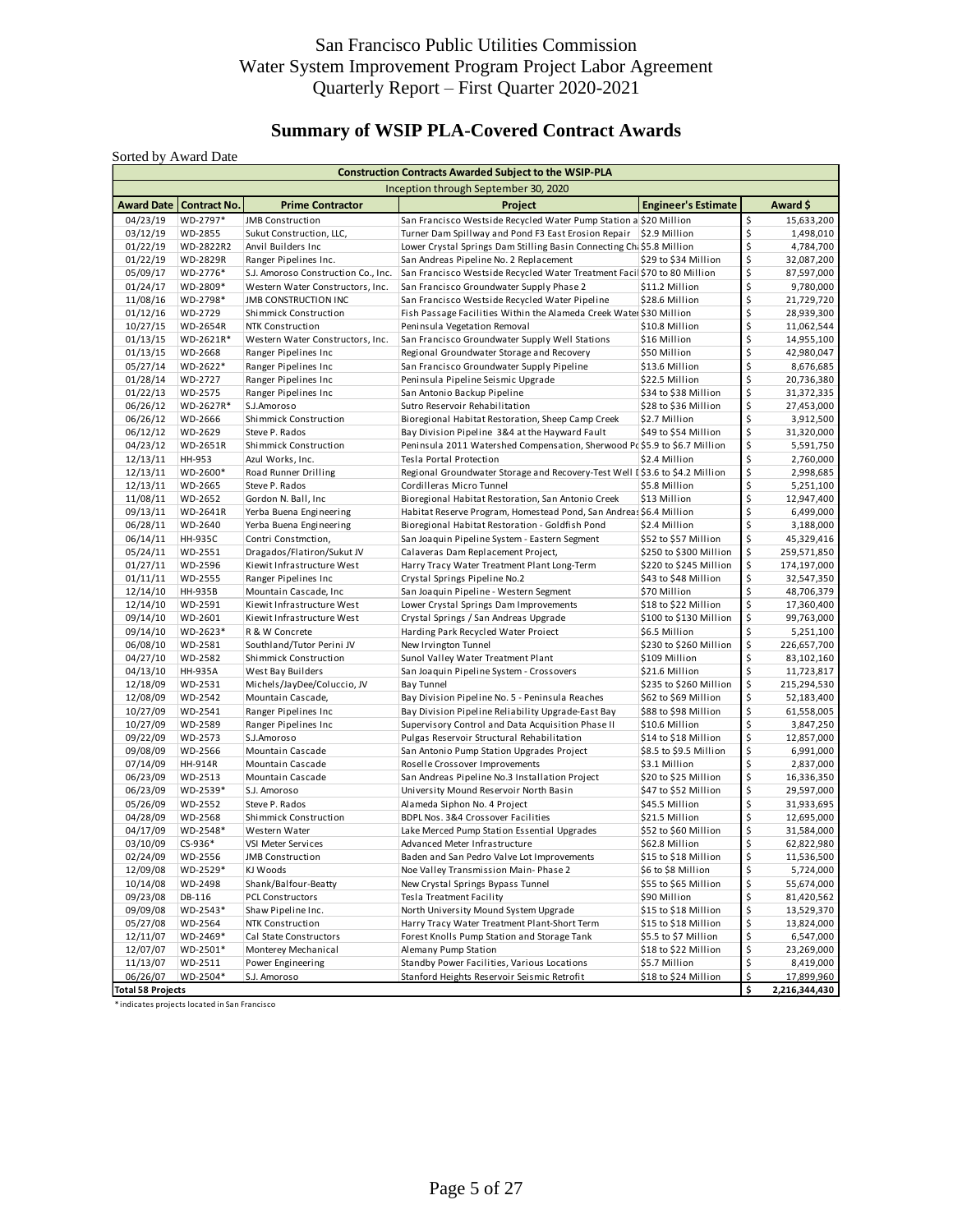## **Summary Charts**

From the inception of the WSIP Project Labor Agreement in March 2007 through the current quarter ending September 30, 2020; 15,608 workers on WSIP PLA-covered projects have achieved a cumulative total of 8,707,072 craft hours and \$349,599,322 in craft wages.

The tables below describe the progressive accumulation of these totals over the past two years.





Page 6 of 27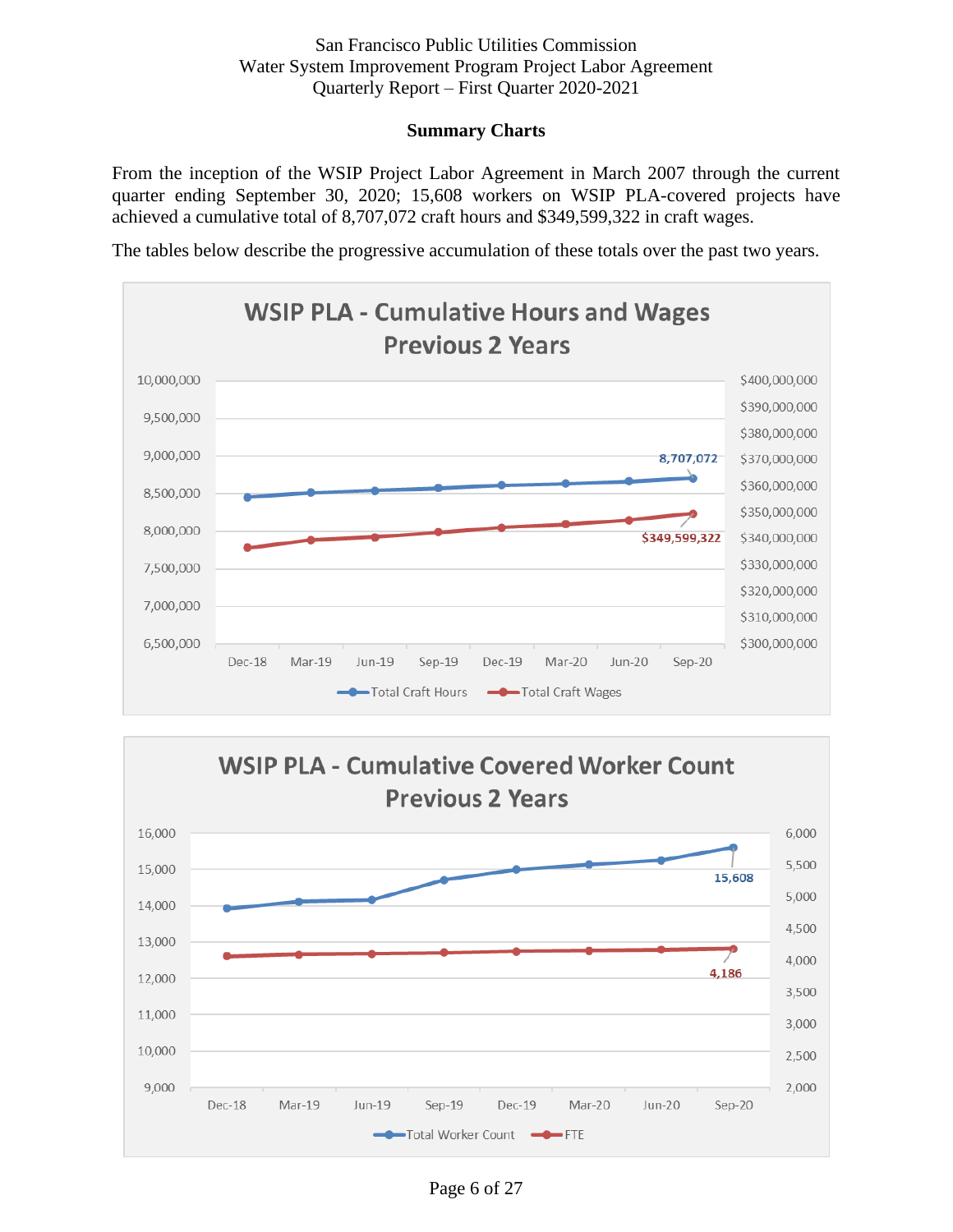<span id="page-6-0"></span>The top chart on this page illustrates the values recorded *during* each quarter since inception. With the program surpassing 98% total completion, Craft Hours have and will likely continue to trend down until total completion.



The chart below represents a close-up of the one above; highlighting the past two years.



Page 7 of 27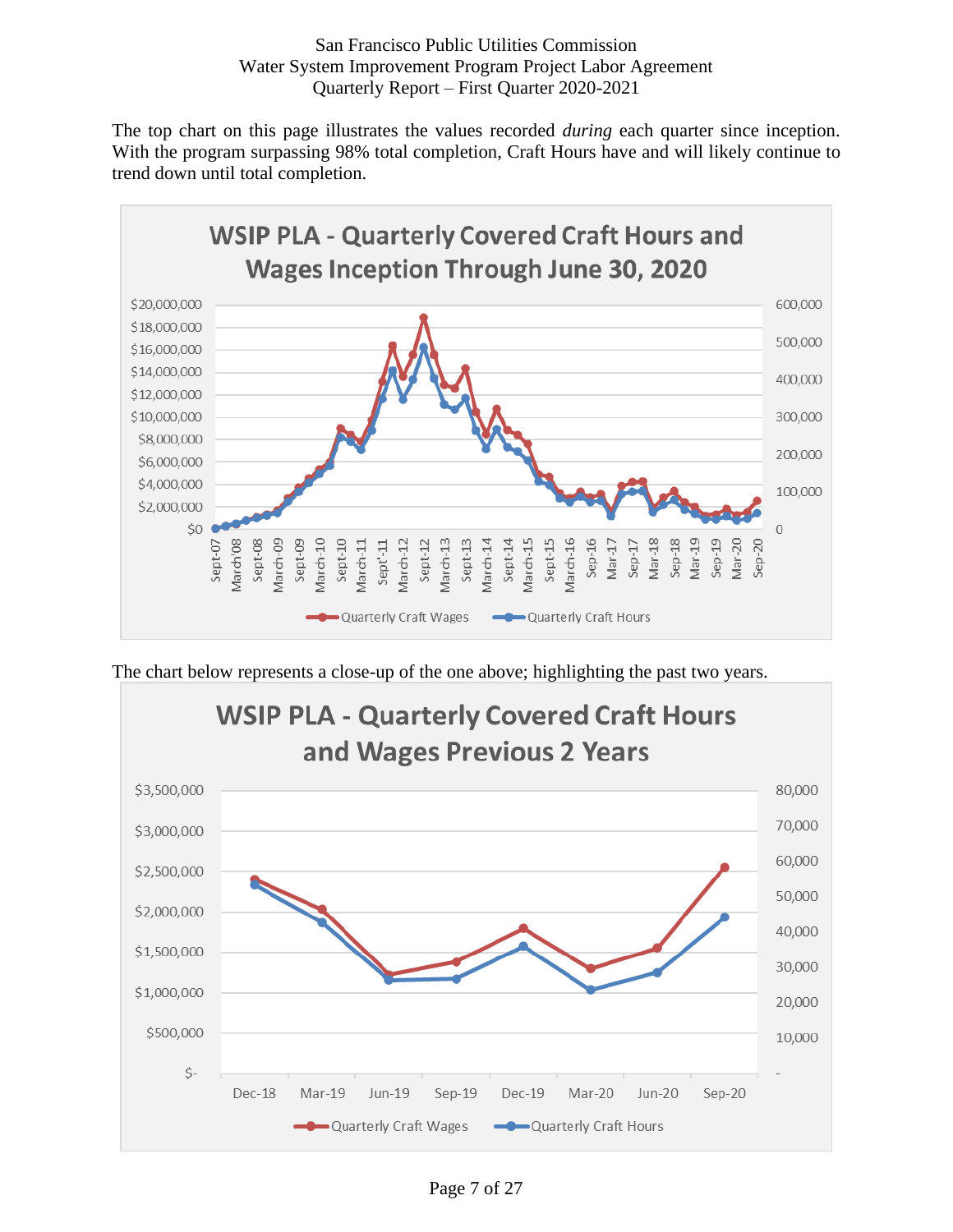## **Craft Utilization on WSIP PLA-Covered Projects**

As of September 30, 2020, contractors reported craft hours in 54 craft worker classifications that the SFPUC summarizes into 31 craft areas.

Illustrated here and in the following pages, Laborers, Operating Engineers, Carpenters, and Tunnel Workers, respectively, represent the majority of WSIP PLA craft workers to date. The Plumbers craft numbers include the Advanced Meter Infrastructure (AMI) project which was almost completely performed by Plumbers.

|                                           |                    |                          | <b>Cumulative Employment by Craft</b> |                |                    |                         |
|-------------------------------------------|--------------------|--------------------------|---------------------------------------|----------------|--------------------|-------------------------|
|                                           |                    |                          | Inception Through September 30, 2020  |                |                    |                         |
|                                           |                    |                          |                                       | % Craft Hours  | % Wages of         |                         |
| Craft                                     | <b>Total Hours</b> |                          | <b>Total Wages</b>                    | of Total Hours | <b>Total Wages</b> | <b>FTE</b>              |
| Laborer                                   | 2,981,276          | \$                       | 92,924,226                            | 34.2%          | 26.6%              | 1,433                   |
| <b>Operating Engineer</b>                 | 1,855,893          | \$                       | 78,331,336                            | 21.3%          | 22.4%              | 892                     |
| Carpenter                                 | 763,657            | \$                       | 32,677,266                            | 8.8%           | 9.3%               | 367                     |
| <b>Tunnel Worker</b>                      | 612,964            | \$                       | 26, 175, 557                          | 7.0%           | 7.5%               | 295                     |
| Electrician                               | 489,715            | \$                       | 26,244,578                            | 5.6%           | 7.5%               | 235                     |
| Plumber                                   | 443,834            | \$                       | 21,304,286                            | 5.1%           | 6.1%               | 213                     |
| Iron Worker                               | 276,809            | \$                       | 9,628,195                             | 3.2%           | 2.8%               | 133                     |
| <b>Top 7 Sub-Total</b>                    | 7,424,148          | \$                       | 287, 285, 444                         | 85.3%          | 82.2%              | 3,569                   |
| Pile Driver                               | 181,764            | $\overline{\mathcal{S}}$ | 9,710,884                             | 2.1%           | 2.8%               | 87                      |
| Painter                                   | 151,639            | \$                       | 5,972,798                             | 1.7%           | 1.7%               | 73                      |
| <b>Cement Mason</b>                       | 128,460            | \$                       | 4,521,592                             | 1.5%           | 1.3%               | 62                      |
| <b>Boilermaker</b>                        | 121,771            | \$                       | 6,494,850                             | 1.4%           | 1.9%               | 59                      |
| <b>Building/Construction Inspector</b>    | 88,822             | \$                       | 5,004,016                             | 1.0%           | 1.4%               | 43                      |
| Roofer                                    | 49,025             | \$                       | 1,661,611                             | 0.6%           | 0.5%               | 24                      |
| Sheet Metal Worker                        | 28,575             | \$                       | 1,475,207                             | 0.3%           | 0.4%               | 14                      |
| Field Surveyor                            | 22,095             | \$                       | 1,262,291                             | 0.3%           | 0.4%               | 11                      |
| Drywall Installer/Lather                  | 11,761             | \$                       | 512,264                               | 0.1%           | 0.1%               | $\,6$                   |
| Plasterer                                 | 11,083             | \$                       | 409,630                               | 0.1%           | 0.1%               | $\mathbf 5$             |
| <b>Bricklayer</b>                         | 8,899              | \$                       | 341,242                               | 0.1%           | 0.1%               | $\overline{\mathbf{4}}$ |
| <b>Electrical Utility Lineman</b>         | 6,909              | \$                       | 425,367                               | 0.1%           | 0.1%               | 3                       |
| Glazier                                   | 4,834              | \$                       | 237,178                               | 0.1%           | 0.1%               | $\boldsymbol{2}$        |
| Metal Roofing Systems Installer           | 2,586              | \$                       | 92,217                                | 0.0%           | 0.0%               | 1                       |
| Asbestos Worker, Heat and Frost Insul     | 920                | \$                       | 55,784                                | 0.0%           | 0.0%               | 0                       |
| <b>Brick Tender</b>                       | 895                | \$                       | 30,418                                | 0.0%           | 0.0%               | 0                       |
| <b>Driver</b>                             | 557                | \$                       | 56,185                                | 0.0%           | 0.0%               | 0                       |
| Carpet Layer                              | 354                | \$                       | 16,311                                | 0.0%           | 0.0%               | $\pmb{0}$               |
| <b>Tile Setter</b>                        | 351                | \$                       | 12,929                                | 0.0%           | 0.0%               | $\mathbf 0$             |
| <b>Tile Finisher</b>                      | 277                | \$                       | 5,836                                 | 0.0%           | 0.0%               | $\mathbf 0$             |
| Terrazzo Worker                           | 199                | \$                       | 8,163                                 | 0.0%           | 0.0%               | $\pmb{0}$               |
| <b>Sprinkler Fitter</b>                   | 64                 | \$                       | 4,417                                 | 0.0%           | 0.0%               | 0                       |
| Marble Finisher                           | 40                 | \$                       | 1,342                                 | 0.0%           | 0.0%               | 0                       |
| Terrazzo Finisher                         | 4                  | \$                       | 160                                   | 0.0%           | 0.0%               | 0                       |
| <b>Remaining Apprenticeable Sub-Total</b> | 821,881            | \$                       | 38,312,694                            | 9.4%           | 11.0%              | 395                     |
| <b>Total Non-Apprenticeable</b>           | 461,043            | \$                       | 24,001,183                            | 5.3%           | 6.9%               | 222                     |
| <b>Total WSIP-Covered by PLA</b>          | 8,707,072          | $\ddot{\bm{\zeta}}$      | 349,599,322                           | 100.0%         | 100.0%             | 4,186                   |

Sorted by Total Craft Hours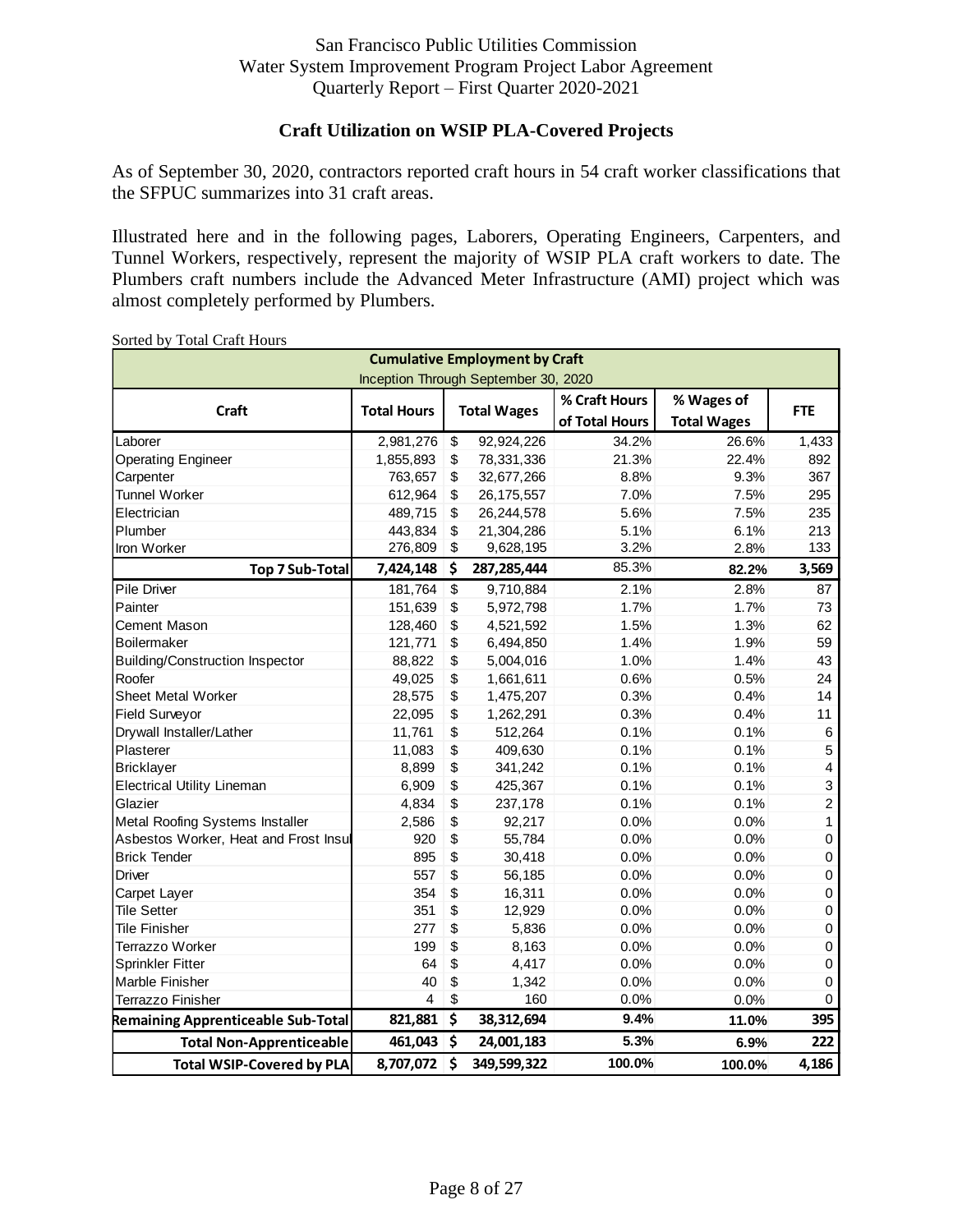This chart summarizes WSIP PLA-covered craft employment for trades with the largest number of craft hours as of September 30, 2020. Laborers, Operating Engineers, Carpenters, and Tunnel Workers combined represent 71% of craft hours worked on PLA-covered projects.



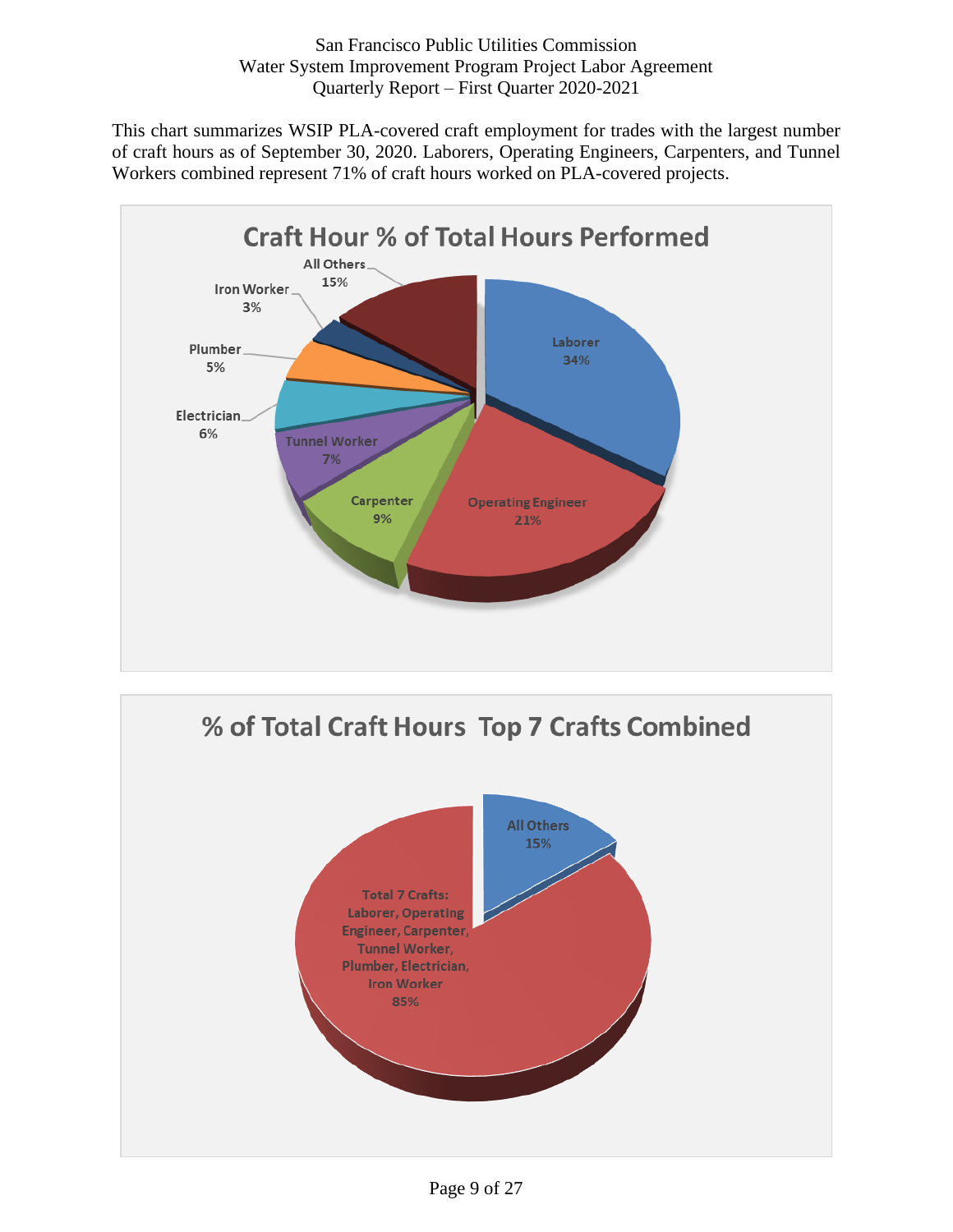The table below reflects the values of hours and wages for each trade cumulatively since the inception of the WSIP and for the most recent reporting period.

| \$<br>Laborer<br>2,981,276<br>\$<br>12,703<br>92,924,226<br>\$<br>1,855,893<br>\$<br>78,331,336<br>2,746<br>232,220<br><b>Operating Engineer</b><br>\$<br>\$<br>Carpenter<br>763,657<br>32,677,266<br>4,843<br>282,221<br><b>Tunnel Worker</b><br>\$<br>612,964<br>\$<br>26, 175, 557<br>$\blacksquare$<br>\$<br>\$<br>Electrician<br>489,715<br>26,244,578<br>5,668<br>417,112<br>\$<br>\$<br>Plumber<br>443,834<br>21,304,286<br>7,828<br>533,690<br>\$<br>\$<br>Iron Worker<br>276,809<br>9,628,195<br>2,087<br>\$<br>Pile Driver<br>181,764<br>\$<br>9,710,884<br>$\overline{\phantom{a}}$<br>Painter<br>151,639<br>\$<br>5,972,798<br>1,535<br>\$<br>\$<br>Cement Mason<br>128,460<br>4,521,592<br>252<br>\$<br>\$<br>\$<br><b>Boilermaker</b><br>121,771<br>6,494,850<br>488<br>5,004,016<br>\$<br>88,822<br>\$<br>68<br><b>Building/Construction Inspector</b><br>\$<br>\$<br>Roofer<br>49,025<br>1,661,611<br>12<br>\$<br>\$<br><b>Sheet Metal Worker</b><br>28,575<br>1,475,207<br>3,929<br>238,005<br>\$<br>\$<br>Field Surveyor<br>22,095<br>1,262,291<br>\$<br>\$<br>Drywall Installer/Lather<br>11,761<br>512,264<br>798<br>45,276<br>\$<br>Plasterer<br>11,083<br>409,630<br>252<br>\$<br>10,535<br>\$<br>\$<br><b>Bricklayer</b><br>8,899<br>341,242<br>24<br>\$<br>\$<br>6,909<br>425,367<br><b>Electrical Utility Lineman</b><br>L, | Ending 9-30-<br>2020 Wages |
|------------------------------------------------------------------------------------------------------------------------------------------------------------------------------------------------------------------------------------------------------------------------------------------------------------------------------------------------------------------------------------------------------------------------------------------------------------------------------------------------------------------------------------------------------------------------------------------------------------------------------------------------------------------------------------------------------------------------------------------------------------------------------------------------------------------------------------------------------------------------------------------------------------------------------------------------------------------------------------------------------------------------------------------------------------------------------------------------------------------------------------------------------------------------------------------------------------------------------------------------------------------------------------------------------------------------------------------------------|----------------------------|
|                                                                                                                                                                                                                                                                                                                                                                                                                                                                                                                                                                                                                                                                                                                                                                                                                                                                                                                                                                                                                                                                                                                                                                                                                                                                                                                                                      | 513,263                    |
|                                                                                                                                                                                                                                                                                                                                                                                                                                                                                                                                                                                                                                                                                                                                                                                                                                                                                                                                                                                                                                                                                                                                                                                                                                                                                                                                                      |                            |
|                                                                                                                                                                                                                                                                                                                                                                                                                                                                                                                                                                                                                                                                                                                                                                                                                                                                                                                                                                                                                                                                                                                                                                                                                                                                                                                                                      |                            |
|                                                                                                                                                                                                                                                                                                                                                                                                                                                                                                                                                                                                                                                                                                                                                                                                                                                                                                                                                                                                                                                                                                                                                                                                                                                                                                                                                      |                            |
|                                                                                                                                                                                                                                                                                                                                                                                                                                                                                                                                                                                                                                                                                                                                                                                                                                                                                                                                                                                                                                                                                                                                                                                                                                                                                                                                                      |                            |
|                                                                                                                                                                                                                                                                                                                                                                                                                                                                                                                                                                                                                                                                                                                                                                                                                                                                                                                                                                                                                                                                                                                                                                                                                                                                                                                                                      |                            |
|                                                                                                                                                                                                                                                                                                                                                                                                                                                                                                                                                                                                                                                                                                                                                                                                                                                                                                                                                                                                                                                                                                                                                                                                                                                                                                                                                      | 92,097                     |
|                                                                                                                                                                                                                                                                                                                                                                                                                                                                                                                                                                                                                                                                                                                                                                                                                                                                                                                                                                                                                                                                                                                                                                                                                                                                                                                                                      |                            |
|                                                                                                                                                                                                                                                                                                                                                                                                                                                                                                                                                                                                                                                                                                                                                                                                                                                                                                                                                                                                                                                                                                                                                                                                                                                                                                                                                      | 75,966                     |
|                                                                                                                                                                                                                                                                                                                                                                                                                                                                                                                                                                                                                                                                                                                                                                                                                                                                                                                                                                                                                                                                                                                                                                                                                                                                                                                                                      | 10,535                     |
|                                                                                                                                                                                                                                                                                                                                                                                                                                                                                                                                                                                                                                                                                                                                                                                                                                                                                                                                                                                                                                                                                                                                                                                                                                                                                                                                                      | 33,620                     |
|                                                                                                                                                                                                                                                                                                                                                                                                                                                                                                                                                                                                                                                                                                                                                                                                                                                                                                                                                                                                                                                                                                                                                                                                                                                                                                                                                      | 3,322                      |
|                                                                                                                                                                                                                                                                                                                                                                                                                                                                                                                                                                                                                                                                                                                                                                                                                                                                                                                                                                                                                                                                                                                                                                                                                                                                                                                                                      | 517                        |
|                                                                                                                                                                                                                                                                                                                                                                                                                                                                                                                                                                                                                                                                                                                                                                                                                                                                                                                                                                                                                                                                                                                                                                                                                                                                                                                                                      |                            |
|                                                                                                                                                                                                                                                                                                                                                                                                                                                                                                                                                                                                                                                                                                                                                                                                                                                                                                                                                                                                                                                                                                                                                                                                                                                                                                                                                      |                            |
|                                                                                                                                                                                                                                                                                                                                                                                                                                                                                                                                                                                                                                                                                                                                                                                                                                                                                                                                                                                                                                                                                                                                                                                                                                                                                                                                                      |                            |
|                                                                                                                                                                                                                                                                                                                                                                                                                                                                                                                                                                                                                                                                                                                                                                                                                                                                                                                                                                                                                                                                                                                                                                                                                                                                                                                                                      |                            |
|                                                                                                                                                                                                                                                                                                                                                                                                                                                                                                                                                                                                                                                                                                                                                                                                                                                                                                                                                                                                                                                                                                                                                                                                                                                                                                                                                      | 1,076                      |
|                                                                                                                                                                                                                                                                                                                                                                                                                                                                                                                                                                                                                                                                                                                                                                                                                                                                                                                                                                                                                                                                                                                                                                                                                                                                                                                                                      |                            |
| \$<br>Glazier<br>4,834<br>\$<br>237,178<br>441                                                                                                                                                                                                                                                                                                                                                                                                                                                                                                                                                                                                                                                                                                                                                                                                                                                                                                                                                                                                                                                                                                                                                                                                                                                                                                       | 19,255                     |
| \$<br>Metal Roofing Systems Installer<br>2,586<br>\$<br>92,217<br>$\blacksquare$                                                                                                                                                                                                                                                                                                                                                                                                                                                                                                                                                                                                                                                                                                                                                                                                                                                                                                                                                                                                                                                                                                                                                                                                                                                                     | -                          |
| \$<br>\$<br>Asbestos Worker, Heat and Frost Insulator<br>920<br>55,784<br>$\blacksquare$                                                                                                                                                                                                                                                                                                                                                                                                                                                                                                                                                                                                                                                                                                                                                                                                                                                                                                                                                                                                                                                                                                                                                                                                                                                             | $\blacksquare$             |
| \$<br>\$<br><b>Brick Tender</b><br>895<br>30,418<br>$\blacksquare$                                                                                                                                                                                                                                                                                                                                                                                                                                                                                                                                                                                                                                                                                                                                                                                                                                                                                                                                                                                                                                                                                                                                                                                                                                                                                   |                            |
| \$<br>Driver<br>557<br>\$<br>56,185<br>24                                                                                                                                                                                                                                                                                                                                                                                                                                                                                                                                                                                                                                                                                                                                                                                                                                                                                                                                                                                                                                                                                                                                                                                                                                                                                                            | 987                        |
| 354<br>16,311<br>$\overline{a}$                                                                                                                                                                                                                                                                                                                                                                                                                                                                                                                                                                                                                                                                                                                                                                                                                                                                                                                                                                                                                                                                                                                                                                                                                                                                                                                      |                            |
| \$<br>Carpet Layer<br>\$<br><b>Tile Setter</b>                                                                                                                                                                                                                                                                                                                                                                                                                                                                                                                                                                                                                                                                                                                                                                                                                                                                                                                                                                                                                                                                                                                                                                                                                                                                                                       | $\blacksquare$             |
| \$<br>\$<br>351<br>12,929                                                                                                                                                                                                                                                                                                                                                                                                                                                                                                                                                                                                                                                                                                                                                                                                                                                                                                                                                                                                                                                                                                                                                                                                                                                                                                                            | ۰                          |
| \$<br>\$<br>5,836<br>Tile Finisher<br>277<br>$\overline{\phantom{a}}$                                                                                                                                                                                                                                                                                                                                                                                                                                                                                                                                                                                                                                                                                                                                                                                                                                                                                                                                                                                                                                                                                                                                                                                                                                                                                | $\blacksquare$             |
| \$<br>199<br>Terrazzo Worker<br>\$<br>8,163<br>$\blacksquare$                                                                                                                                                                                                                                                                                                                                                                                                                                                                                                                                                                                                                                                                                                                                                                                                                                                                                                                                                                                                                                                                                                                                                                                                                                                                                        | $\blacksquare$             |
| \$<br>\$<br>Sprinkler Fitter<br>64<br>4,417<br>$\overline{a}$                                                                                                                                                                                                                                                                                                                                                                                                                                                                                                                                                                                                                                                                                                                                                                                                                                                                                                                                                                                                                                                                                                                                                                                                                                                                                        | ۰                          |
| \$<br>Marble Finisher<br>40<br>\$<br>1,342<br>$\blacksquare$                                                                                                                                                                                                                                                                                                                                                                                                                                                                                                                                                                                                                                                                                                                                                                                                                                                                                                                                                                                                                                                                                                                                                                                                                                                                                         |                            |
| \$<br>Terrazzo Finisher<br>4<br>\$<br>160                                                                                                                                                                                                                                                                                                                                                                                                                                                                                                                                                                                                                                                                                                                                                                                                                                                                                                                                                                                                                                                                                                                                                                                                                                                                                                            |                            |
| 8,246,029<br>325,598,139<br>43,697<br>2,509,697                                                                                                                                                                                                                                                                                                                                                                                                                                                                                                                                                                                                                                                                                                                                                                                                                                                                                                                                                                                                                                                                                                                                                                                                                                                                                                      |                            |
| \$<br>136,065<br>\$<br>6,427,969<br>$\overline{\phantom{a}}$<br>Teamster                                                                                                                                                                                                                                                                                                                                                                                                                                                                                                                                                                                                                                                                                                                                                                                                                                                                                                                                                                                                                                                                                                                                                                                                                                                                             |                            |
| \$<br>Driver (On/Off-Hauling To/From Construction Site)<br>99,543<br>\$<br>7,464,064<br>433                                                                                                                                                                                                                                                                                                                                                                                                                                                                                                                                                                                                                                                                                                                                                                                                                                                                                                                                                                                                                                                                                                                                                                                                                                                          | 43,906                     |
| Operating Engineer (Heavy And Highway Work) (Specia<br>95,289<br>\$<br>4,512,513<br>\$<br>$\overline{\phantom{a}}$                                                                                                                                                                                                                                                                                                                                                                                                                                                                                                                                                                                                                                                                                                                                                                                                                                                                                                                                                                                                                                                                                                                                                                                                                                   |                            |
| Tunnel/Underground (Operating Engineer-Heavy And Hig<br>\$<br>\$<br>79,393<br>3,676,393<br>$\blacksquare$                                                                                                                                                                                                                                                                                                                                                                                                                                                                                                                                                                                                                                                                                                                                                                                                                                                                                                                                                                                                                                                                                                                                                                                                                                            |                            |
| Asbestos Removal Worker (Laborer)<br>437,612<br>\$<br>17,121<br>\$<br>32                                                                                                                                                                                                                                                                                                                                                                                                                                                                                                                                                                                                                                                                                                                                                                                                                                                                                                                                                                                                                                                                                                                                                                                                                                                                             | 1,019                      |
| Tunnel/Underground (Operating Engineer-Heavy And Hig<br>590,532<br>\$<br>13,201<br>\$                                                                                                                                                                                                                                                                                                                                                                                                                                                                                                                                                                                                                                                                                                                                                                                                                                                                                                                                                                                                                                                                                                                                                                                                                                                                |                            |
| Water Well Driller<br>12,313<br>\$<br>608,914<br>\$<br>$\overline{\phantom{a}}$                                                                                                                                                                                                                                                                                                                                                                                                                                                                                                                                                                                                                                                                                                                                                                                                                                                                                                                                                                                                                                                                                                                                                                                                                                                                      | ٠                          |
| \$<br>Tree Trimmer (High Voltage Line Clearance)<br>1,422<br>\$<br>36,006                                                                                                                                                                                                                                                                                                                                                                                                                                                                                                                                                                                                                                                                                                                                                                                                                                                                                                                                                                                                                                                                                                                                                                                                                                                                            |                            |
| \$<br>Telecommunications Technician<br>1,160<br>\$<br>37,245                                                                                                                                                                                                                                                                                                                                                                                                                                                                                                                                                                                                                                                                                                                                                                                                                                                                                                                                                                                                                                                                                                                                                                                                                                                                                         |                            |
| \$<br>Landscape Maintenance Laborer<br>1,131<br>\$<br>32,404<br>$\blacksquare$                                                                                                                                                                                                                                                                                                                                                                                                                                                                                                                                                                                                                                                                                                                                                                                                                                                                                                                                                                                                                                                                                                                                                                                                                                                                       | ٠                          |
| \$<br>Steel Erector And Fabricator (Operating Engineer - Heal<br>1,123<br>\$<br>56,467<br>$\blacksquare$                                                                                                                                                                                                                                                                                                                                                                                                                                                                                                                                                                                                                                                                                                                                                                                                                                                                                                                                                                                                                                                                                                                                                                                                                                             | $\blacksquare$             |
| \$<br>Traffic Control/Lane Closure (Laborer)<br>888<br>\$<br>31,991<br>$\overline{a}$                                                                                                                                                                                                                                                                                                                                                                                                                                                                                                                                                                                                                                                                                                                                                                                                                                                                                                                                                                                                                                                                                                                                                                                                                                                                |                            |
| \$<br>\$<br><b>Dredger Operating Engineer</b><br>831<br>33,307<br>$\blacksquare$                                                                                                                                                                                                                                                                                                                                                                                                                                                                                                                                                                                                                                                                                                                                                                                                                                                                                                                                                                                                                                                                                                                                                                                                                                                                     |                            |
| <b>Operating Engineer (Building Construction)</b><br>\$<br>635<br>\$<br>24,810                                                                                                                                                                                                                                                                                                                                                                                                                                                                                                                                                                                                                                                                                                                                                                                                                                                                                                                                                                                                                                                                                                                                                                                                                                                                       |                            |
| \$<br><b>Slurry Seal Worker</b><br>592<br>\$<br>17,811<br>$\blacksquare$                                                                                                                                                                                                                                                                                                                                                                                                                                                                                                                                                                                                                                                                                                                                                                                                                                                                                                                                                                                                                                                                                                                                                                                                                                                                             | ۰                          |
| Parking And Highway Improvement Painter (Painter)<br>247<br>\$<br>\$<br>10,082                                                                                                                                                                                                                                                                                                                                                                                                                                                                                                                                                                                                                                                                                                                                                                                                                                                                                                                                                                                                                                                                                                                                                                                                                                                                       |                            |
| \$<br>Ironworker (Db)<br>\$<br>80<br>2,772                                                                                                                                                                                                                                                                                                                                                                                                                                                                                                                                                                                                                                                                                                                                                                                                                                                                                                                                                                                                                                                                                                                                                                                                                                                                                                           |                            |
| Teamster (Special Single Shift Rate)<br>11<br>\$<br>\$<br>291                                                                                                                                                                                                                                                                                                                                                                                                                                                                                                                                                                                                                                                                                                                                                                                                                                                                                                                                                                                                                                                                                                                                                                                                                                                                                        |                            |
| \$<br>\$<br><b>Total Non-Apprenticeable</b><br>461,043<br>24,001,183<br>465                                                                                                                                                                                                                                                                                                                                                                                                                                                                                                                                                                                                                                                                                                                                                                                                                                                                                                                                                                                                                                                                                                                                                                                                                                                                          | 44,925                     |
|                                                                                                                                                                                                                                                                                                                                                                                                                                                                                                                                                                                                                                                                                                                                                                                                                                                                                                                                                                                                                                                                                                                                                                                                                                                                                                                                                      |                            |
| <b>Total Apprenticable</b><br>8,246,029<br>\$325,598,139<br>\$<br>2,509,697<br>43,697<br><b>Total WSIP PLA</b><br>\$349,599,322<br>8,707,072<br>44,162<br>\$<br>2,554,622                                                                                                                                                                                                                                                                                                                                                                                                                                                                                                                                                                                                                                                                                                                                                                                                                                                                                                                                                                                                                                                                                                                                                                            |                            |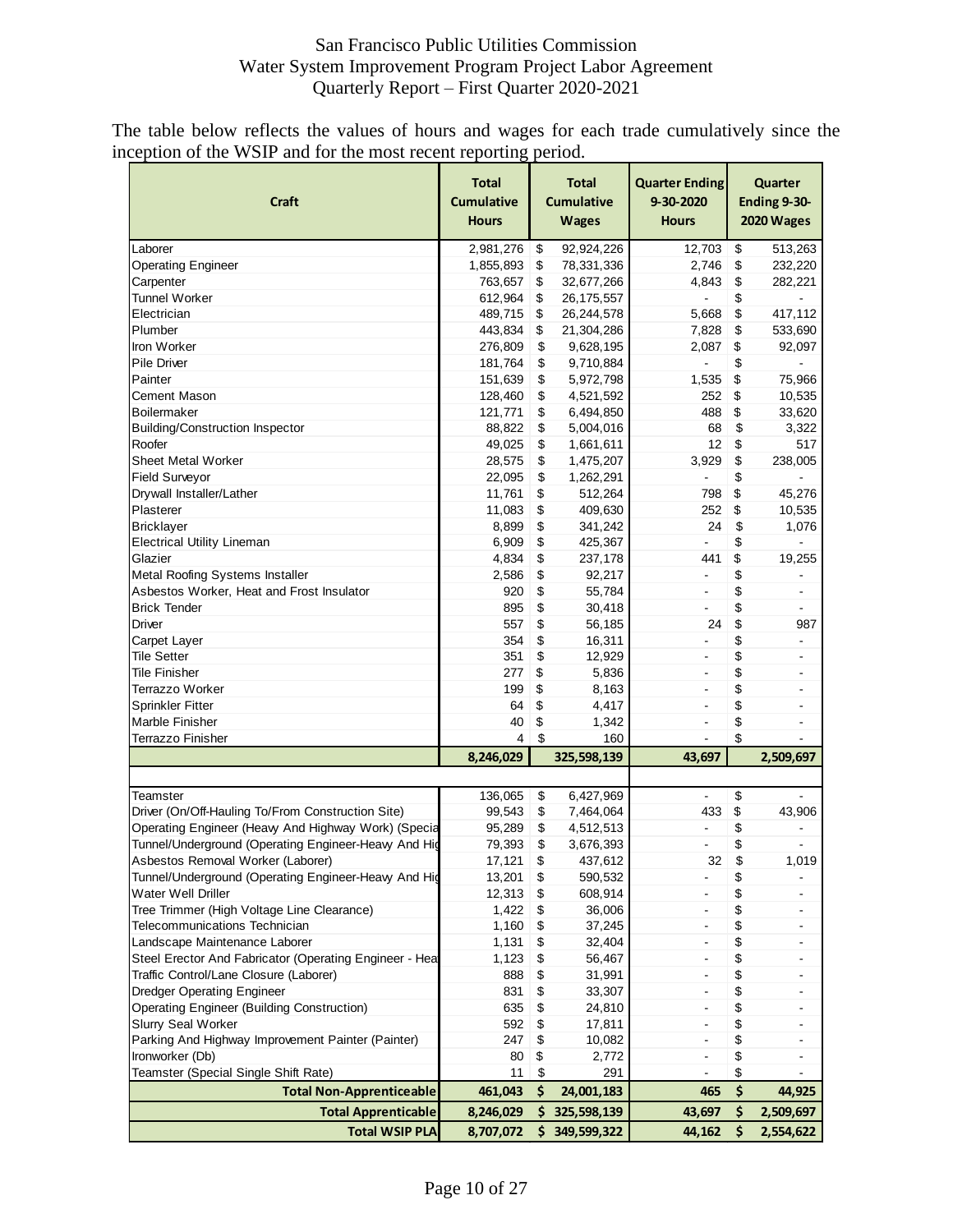The charts below represent *Quarterly* participation of the largest four participating trade categories and all others combined on WSIP PLA-covered projects.



<span id="page-10-0"></span>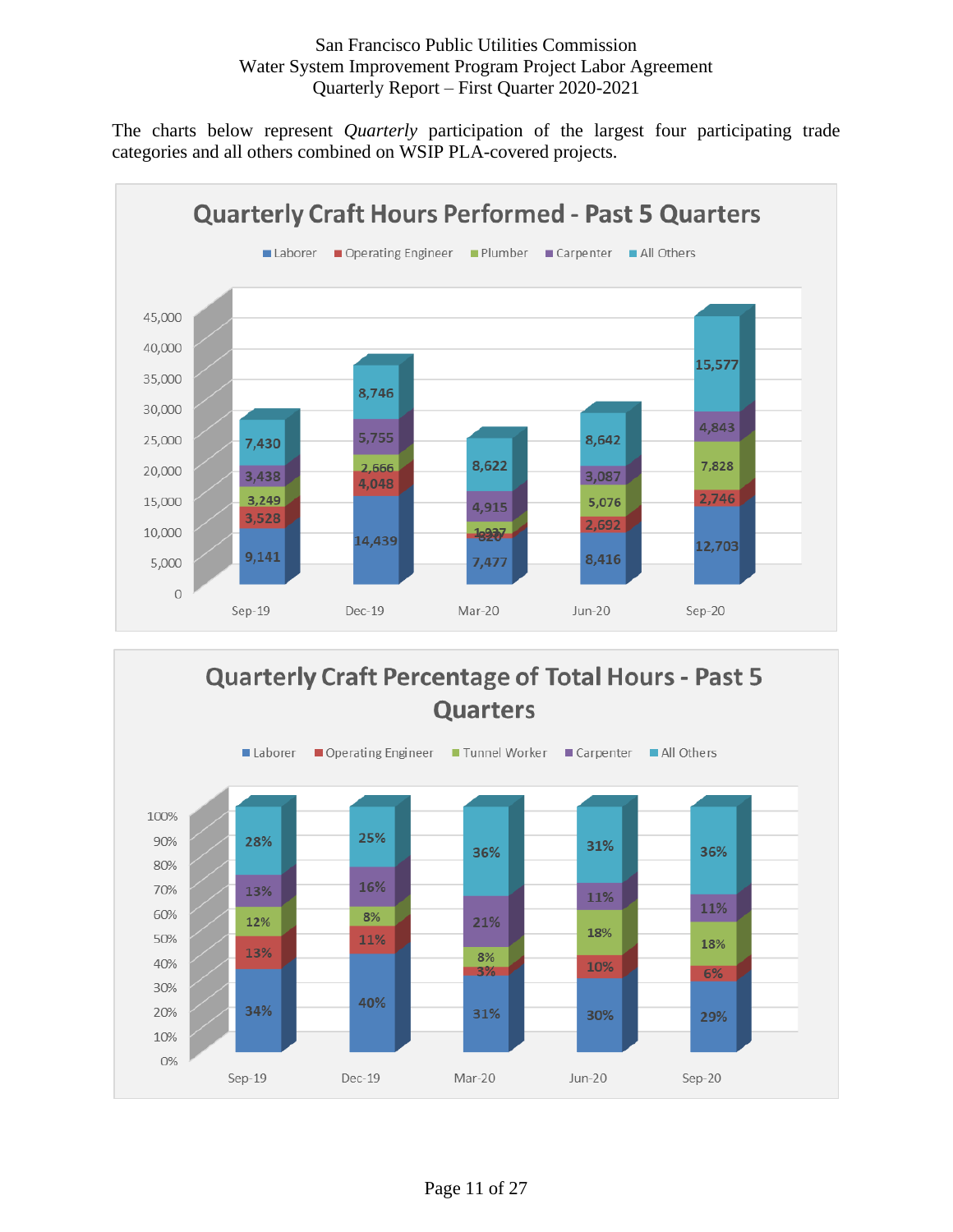## **Worker Residence on the WSIP PLA**

The Regional Service Territory, covering seven counties, is defined as zip codes outside San Francisco and within which the SFPUC delivers wholesale water, in addition to zip codes impacted by WSIP construction.

The following chart summarizes the employment percentages of residents of San Francisco and the Regional Service Territory on WSIP PLA-covered projects through September 30, 2020.

<span id="page-11-0"></span>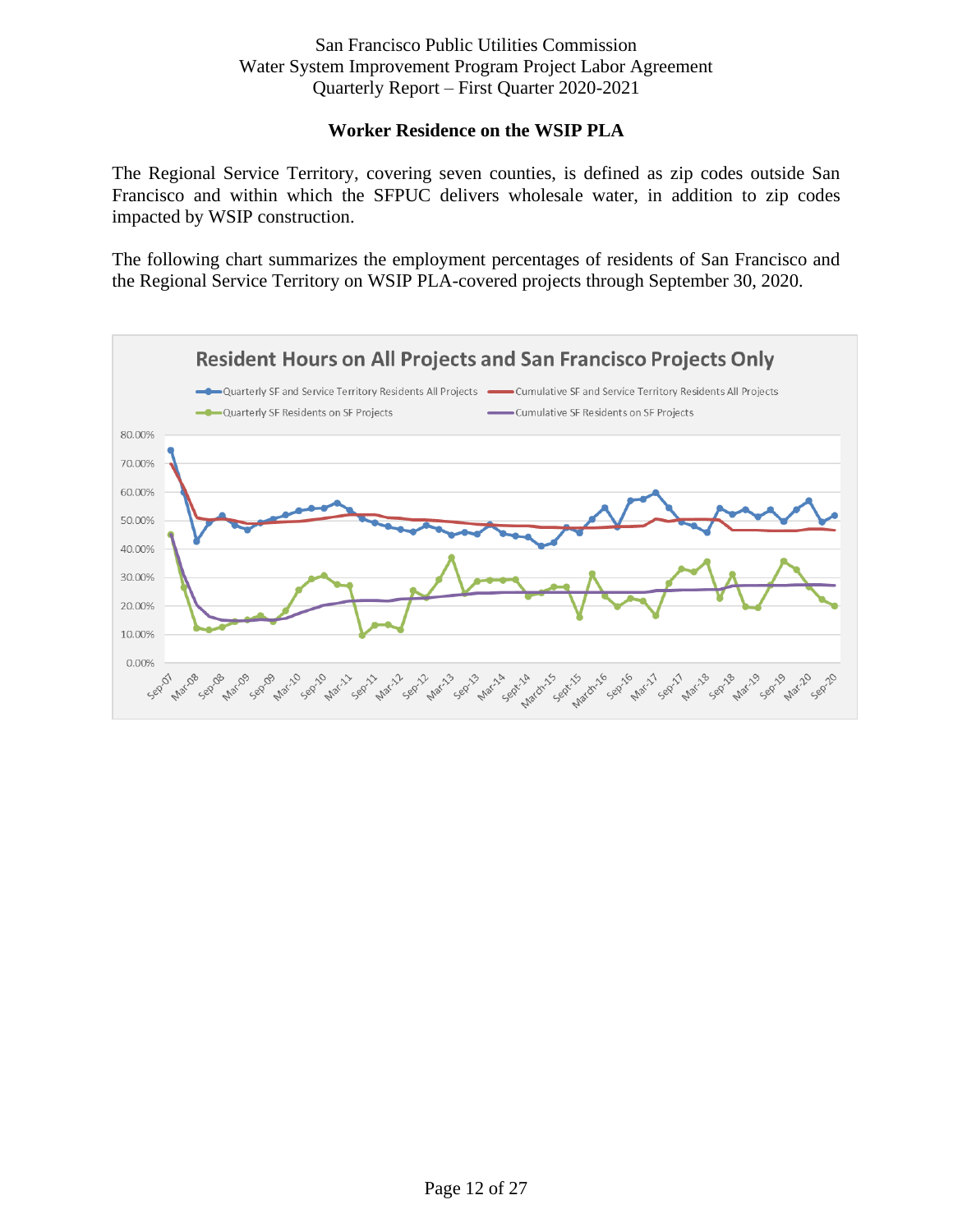**Residence on** *ALL* **WSIP PLA Projects** - Charted are 58 of the 58 total projects covered under the WSIP PLA within San Francisco and the Service Territory.



<span id="page-12-0"></span>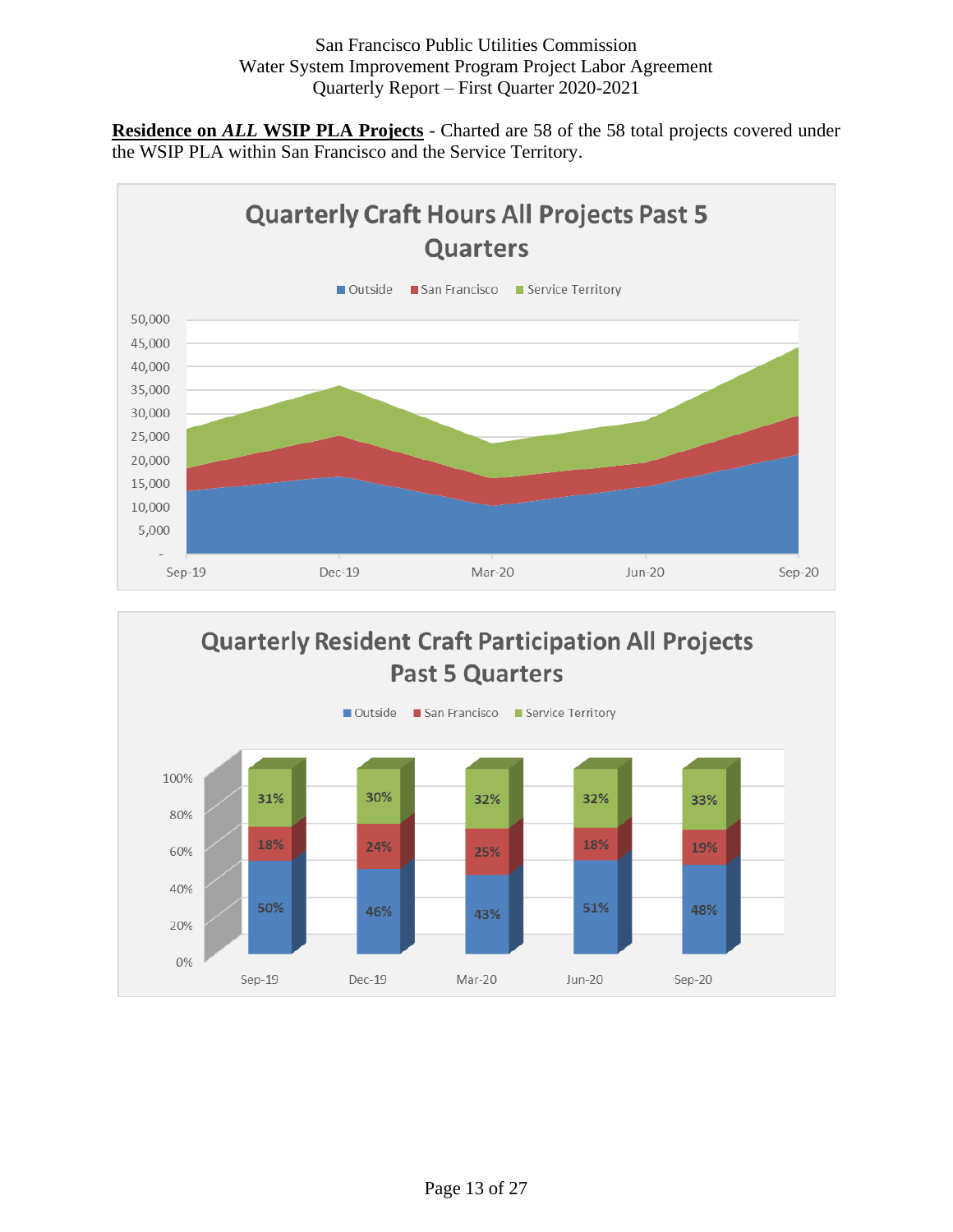**Residence on** *San Francisco-located* **WSIP PLA Projects** - Charted are the 17 projects covered by the WSIP PLA located within San Francisco only.

<span id="page-13-0"></span>

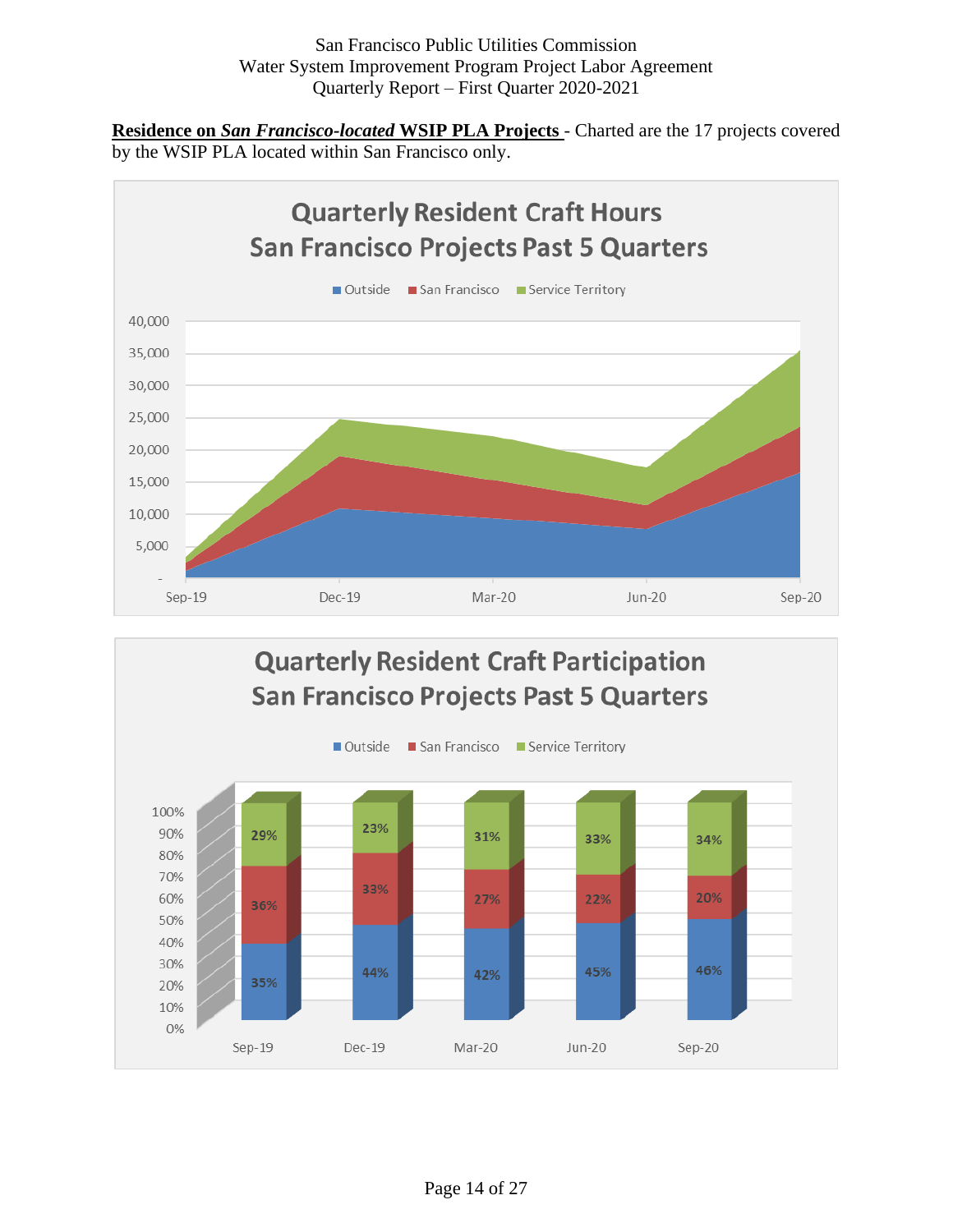**Residence on** *Regionally-located* **WSIP PLA Projects** - Charted are the 41 projects covered by the WSIP PLA located within the Regional Service Territory.



<span id="page-14-0"></span>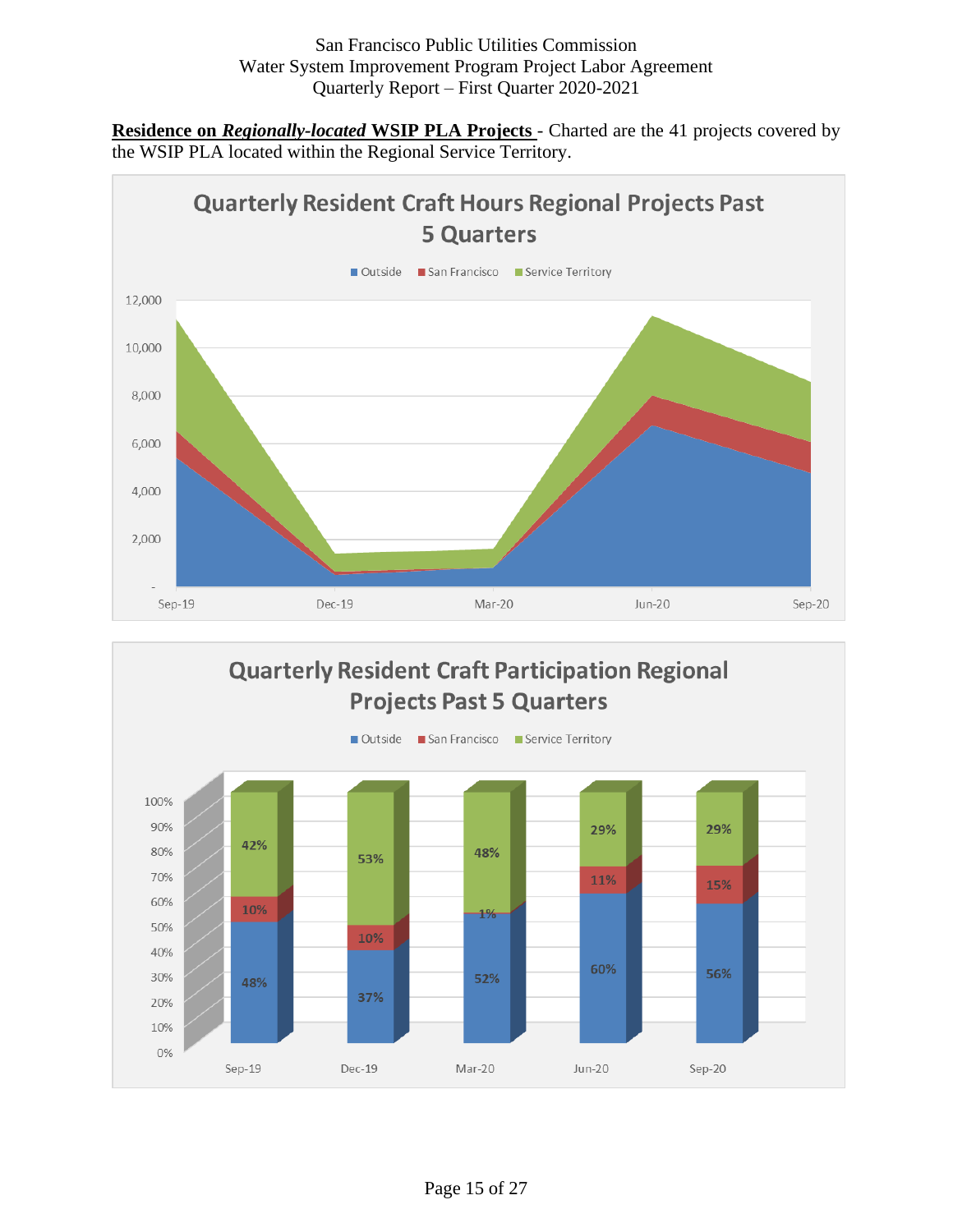## <span id="page-15-0"></span>**Residence** *by County*

| Sorted by Total Craft Hours     |                                                            |                         |                                     |               |                     |            |  |  |  |  |
|---------------------------------|------------------------------------------------------------|-------------------------|-------------------------------------|---------------|---------------------|------------|--|--|--|--|
|                                 | <b>WSIP-PLA Employment by Top 20 Counties of Residence</b> |                         | Inception Through September 30,2020 |               |                     |            |  |  |  |  |
| <b>County</b>                   | <b>Total Craft Hours</b>                                   |                         | <b>Wages</b>                        | % Craft Hours | <b>Worker Count</b> | <b>FTE</b> |  |  |  |  |
| Alameda County                  | 1,549,768                                                  | \$                      | 58,225,647                          | 17.8%         | 2,990               | 745        |  |  |  |  |
| Contra Costa County             | 1,232,388                                                  | \$                      | 48,988,776                          | 14.2%         | 2,086               | 592        |  |  |  |  |
| San Joaquin County              | 841,208                                                    | \$                      | 31,924,949                          | 9.7%          | 1,297               | 404        |  |  |  |  |
| San Mateo County                | 754,840                                                    | \$                      | 30,988,378                          | 8.7%          | 1,335               | 363        |  |  |  |  |
| <b>San Francisco County</b>     | 625,192                                                    | \$                      | 24,322,954                          | 7.2%          | 1,441               | 301        |  |  |  |  |
| Santa Clara County              | 454,515                                                    | \$                      | 18,307,914                          | 5.2%          | 1,319               | 219        |  |  |  |  |
| Solano County                   | 434,215                                                    | \$                      | 17,684,611                          | 5.0%          | 902                 | 209        |  |  |  |  |
| Stanislaus County               | 389,515                                                    | \$                      | 14,482,184                          | 4.5%          | 656                 | 187        |  |  |  |  |
| Sacramento County               | 352,453                                                    | \$                      | 14,531,445                          | 4.0%          | 650                 | 169        |  |  |  |  |
| <b>Butte County</b>             | 212,869                                                    | $\sqrt[6]{\frac{1}{2}}$ | 8,445,990                           | 2.4%          | 132                 | 102        |  |  |  |  |
| Sonoma County                   | 192,489                                                    | \$                      | 7,997,642                           | 2.2%          | 390                 | 93         |  |  |  |  |
| <b>Placer County</b>            | 111,983                                                    | \$                      | 5,068,144                           | 1.3%          | 141                 | 54         |  |  |  |  |
| <b>Tuolumne County</b>          | 102,588                                                    | \$                      | 3,982,918                           | 1.2%          | 103                 | 49         |  |  |  |  |
| Calaveras County                | 101,582                                                    | \$                      | 4,516,595                           | 1.2%          | 80                  | 49         |  |  |  |  |
| El Dorado County                | 88,624                                                     | \$                      | 3,770,176                           | 1.0%          | 87                  | 43         |  |  |  |  |
| Los Angeles County              | 72,614                                                     | \$                      | 3,265,783                           | 0.8%          | 145                 | 35         |  |  |  |  |
| <b>Yolo County</b>              | 71,668                                                     | \$                      | 2,991,491                           | 0.8%          | 94                  | 34         |  |  |  |  |
| Shasta County                   | 70,894                                                     | \$                      | 3,305,744                           | 0.8%          | 47                  | 34         |  |  |  |  |
| <b>Riverside County</b>         | 65,996                                                     | \$                      | 3,122,393                           | 0.8%          | 112                 | 32         |  |  |  |  |
| <b>Clark County</b>             | 62,062                                                     | \$                      | 2,842,502                           | 0.7%          | 72                  | 30         |  |  |  |  |
| <b>Top 20 Counties by Hours</b> | 7,787,461                                                  | \$                      | 308,766,234                         | 89.4%         | 14,079              | 3,744      |  |  |  |  |
| All Other Counties              | 919,611                                                    | \$                      | 40,833,088                          | 10.6%         | 1,529               | 442        |  |  |  |  |
| <b>WSIP-PLA Total</b>           | 8,707,072                                                  | \$                      | 349,599,322                         | 100.0%        | 15,608              | 4,186      |  |  |  |  |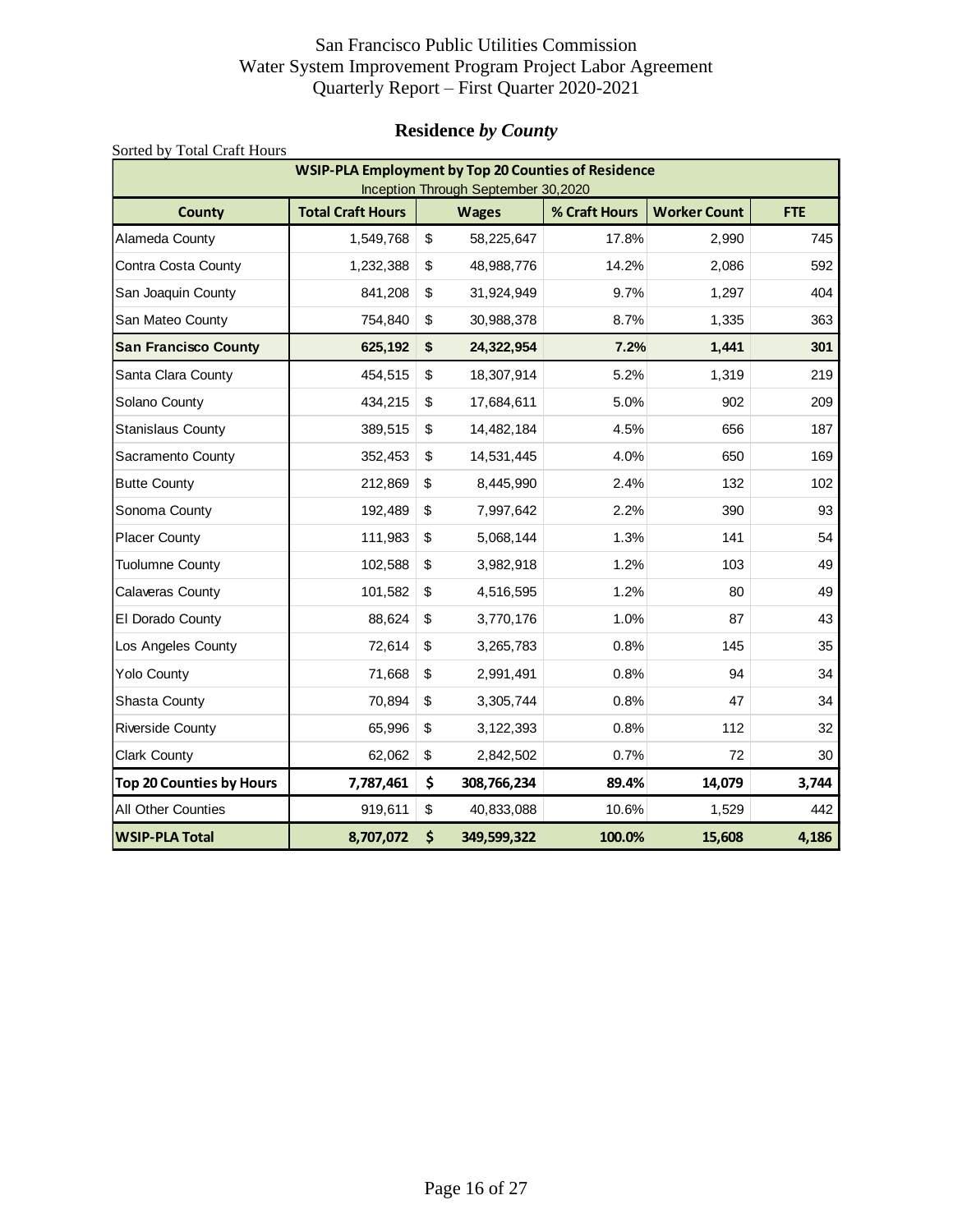## **San Francisco Residents** *by Zip Code*

<span id="page-16-0"></span>

|                                |                    |                           | <b>Employment by San Francisco Zip Code</b> |                      |                         |                  |  |  |
|--------------------------------|--------------------|---------------------------|---------------------------------------------|----------------------|-------------------------|------------------|--|--|
|                                |                    |                           | Inception Through September 30, 2020        |                      |                         |                  |  |  |
|                                |                    |                           |                                             | <b>Total Workers</b> |                         |                  |  |  |
| <b>San Francisco Zip Codes</b> | <b>Total Craft</b> |                           |                                             |                      | % Total Craft<br>Worker |                  |  |  |
|                                | <b>Hours</b>       |                           | <b>Wages</b>                                | <b>Hours</b>         | <b>Count</b>            | <b>FTE</b>       |  |  |
| 94112                          | 119,637            | \$                        | 4,289,787                                   | 19.1%                | 237                     | 58               |  |  |
| 94124                          | 105,814            | \$                        | 4,332,333                                   | 16.9%                | 290                     | 51               |  |  |
| 94116                          | 85,303             | \$                        | 3,970,452                                   | 13.6%                | 91                      | 41               |  |  |
| 94110                          | 83,768             | $\boldsymbol{\mathsf{S}}$ | 2,963,198                                   | 13.4%                | 192                     | 40               |  |  |
| 94134                          | 40,935             | \$                        | 1,247,400                                   | 6.5%                 | 126                     | 20               |  |  |
| 94122                          | 34,902             | \$                        | 1,678,150                                   | 5.6%                 | 82                      | 17               |  |  |
| 94103                          | 24,034             | \$                        | 734,442                                     | 3.8%                 | 41                      | 12               |  |  |
| 94121                          | 20,205             | $\overline{\mathcal{L}}$  | 813,449                                     | 3.2%                 | 58                      | 10               |  |  |
| 94127                          | 15,034             | \$                        | 670,745                                     | 2.4%                 | 24                      | 7                |  |  |
| 94118                          | 14,929             | \$                        | 734,235                                     | 2.4%                 | 21                      | $\overline{7}$   |  |  |
| 94132                          | 10,922             | \$                        | 442,082                                     | 1.7%                 | 37                      | 5                |  |  |
| 94117                          | 10,718             | $\mathfrak{S}$            | 291,982                                     | 1.7%                 | 18                      | $\overline{5}$   |  |  |
| 94107                          | 10,019             | \$                        | 378,389                                     | 1.6%                 | 32                      | 5                |  |  |
| 94102                          | 8,852              | \$                        | 387,998                                     | 1.4%                 | 23                      | 4                |  |  |
| 94131                          | 7,567              | $\overline{\mathcal{L}}$  | 244,204                                     | 1.2%                 | 30                      | 4                |  |  |
| 94133                          | 6,338              | $\overline{\mathcal{L}}$  | 250,631                                     | 1.0%                 | 13                      | $\overline{3}$   |  |  |
| 94109                          | 5,035              | \$                        | 160,992                                     | 0.8%                 | 24                      | $\overline{2}$   |  |  |
| 94114                          | 4,465              | \$                        | 196,710                                     | 0.7%                 | 17                      | $\overline{2}$   |  |  |
| 94108                          | 3,949              | \$                        | 125,101                                     | 0.6%                 | 9                       | $\boldsymbol{2}$ |  |  |
| 94115                          | 3,265              | $\mathfrak{S}$            | 120,164                                     | 0.5%                 | 28                      | $\boldsymbol{2}$ |  |  |
| 94130                          | 3,179              | \$                        | 67,807                                      | 0.5%                 | 12                      | $\overline{c}$   |  |  |
| 94142                          | 1,740              | \$                        | 68,149                                      | 0.3%                 | $\overline{7}$          | $\mathbf{1}$     |  |  |
| 94111                          | 915                | $\overline{\$}$           | 21,546                                      | $0.1\%$              | 3                       | $\mathbf 0$      |  |  |
| 94123                          | 852                | $\overline{\mathcal{L}}$  | 40,062                                      | 0.1%                 | $\overline{4}$          | $\mathbf 0$      |  |  |
| 94104                          | 677                | \$                        | 22,206                                      | 0.1%                 | 3                       | $\mathbf 0$      |  |  |
| 94105                          | 484                | \$                        | 15,548                                      | 0.1%                 | 6                       | $\mathbf 0$      |  |  |
| 94129                          | 447                | \$                        | 14,182                                      | 0.1%                 | 1                       | 0                |  |  |
| 94188                          | 366                | \$                        | 9,790                                       | 0.1%                 | 3                       | $\pmb{0}$        |  |  |
| 94140                          | 288                | \$                        | 11,589                                      | 0.0%                 | 1                       | 0                |  |  |
| 94119                          | 255                | $\overline{\mathcal{L}}$  | 7,976                                       | 0.0%                 | 1                       | $\mathbf 0$      |  |  |
| 94147                          | 162                | $\overline{\$}$           | 4,785                                       | 0.0%                 | 1                       | 0                |  |  |
| 94158                          | 110                | $\overline{\$}$           | 5,839                                       | 0.0%                 | 6                       | $\mathbf 0$      |  |  |
| 94125                          | 21                 | \$                        | 768                                         | 0.0%                 | 1                       | $\boldsymbol{0}$ |  |  |
| 94164                          | 6                  | \$                        | 264                                         | 0.0%                 | 1                       | $\mathbf 0$      |  |  |
| <b>Total</b>                   | 625,192            | \$                        | 24,322,954                                  | 100.0%               | 1,374                   | 301              |  |  |
| <b>WSIP-PLA Total</b>          | 8,707,072          | \$                        | 349,599,322                                 | -                    | 15,608                  | 4,186            |  |  |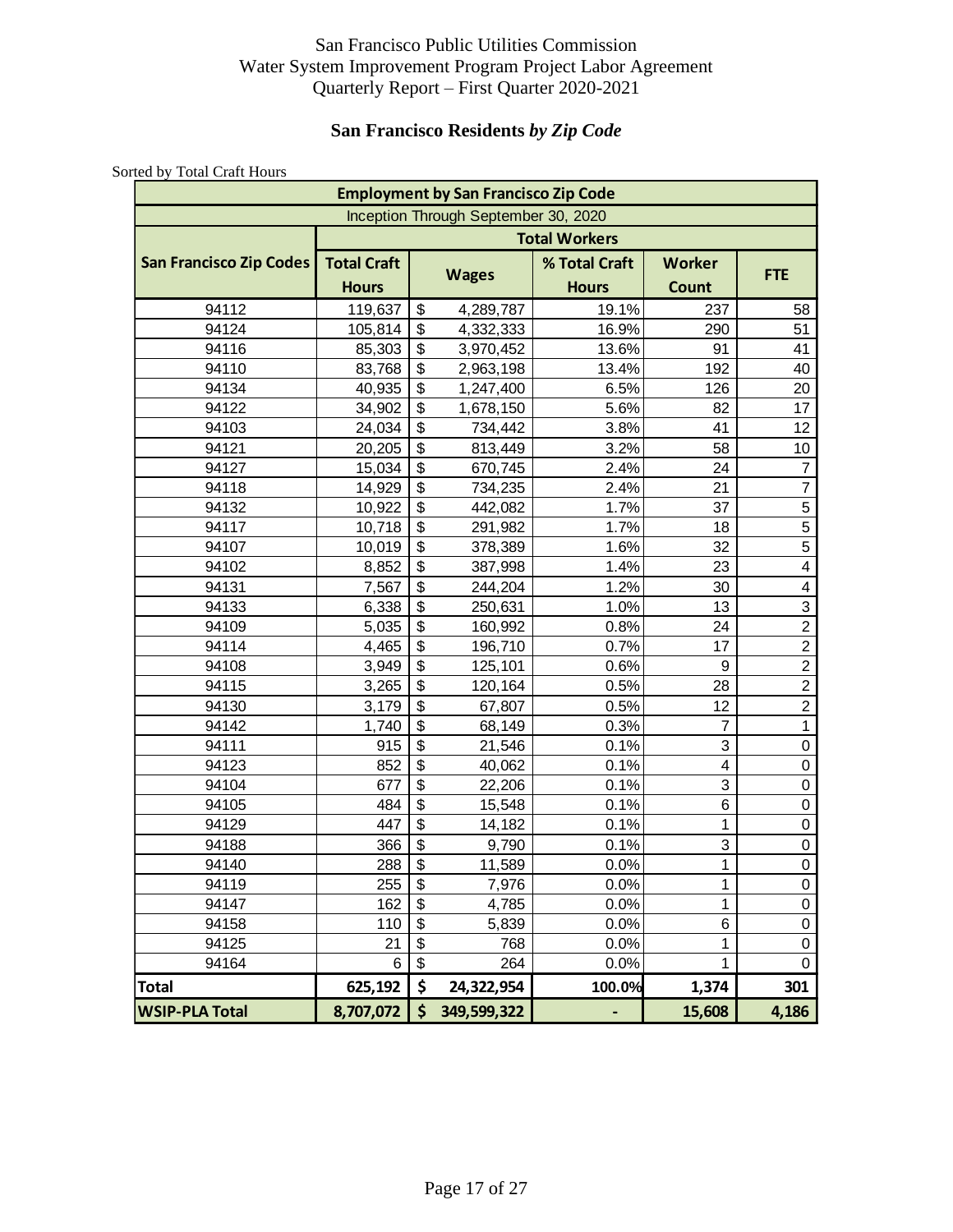## **Residence** *by Craft*

<span id="page-17-0"></span>

|                                                   |                    |                               | <b>Cumulative Employment of Residents By Craft</b><br>Inception Through September 30, 2020 |                         |                                           |                                               |                           |
|---------------------------------------------------|--------------------|-------------------------------|--------------------------------------------------------------------------------------------|-------------------------|-------------------------------------------|-----------------------------------------------|---------------------------|
| Craft                                             | <b>Total Hours</b> | San Francisco<br><b>Hours</b> | <b>SFPUC Service</b><br><b>Territory Hours</b>                                             | Outside<br><b>Hours</b> | % San<br><b>Francisco</b><br><b>Hours</b> | % Service<br><b>Territory</b><br><b>Hours</b> | % Outside<br><b>Hours</b> |
| <b>Operating Engineer</b>                         | 1,855,893          | 68,625                        | 662,823                                                                                    | 1,124,444               | 3.7%                                      | 35.7%                                         | 60.6%                     |
| Carpenter                                         | 763,657            | 90,681                        | 311,209                                                                                    | 361,768                 | 11.9%                                     | 40.8%                                         | 47.4%                     |
| <b>Tunnel Worker</b>                              | 612,964            | 11,171                        | 208,750                                                                                    | 393,043                 | 1.8%                                      | 34.1%                                         | 64.1%                     |
| Electrician                                       | 489,715            | 28,340                        | 254,558                                                                                    | 206,817                 | 5.8%                                      | 52.0%                                         | 42.2%                     |
| Plumber                                           | 443,834            | 91,166                        | 148,760                                                                                    | 203,909                 | 20.5%                                     | 33.5%                                         | 45.9%                     |
| Iron Worker                                       | 276,809            | 18,196                        | 106,239                                                                                    | 152,374                 | 6.6%                                      | 38.4%                                         | 55.0%                     |
| <b>Pile Driver</b>                                | 181.764            | 6,526                         | 53,970                                                                                     | 121,268                 | 3.6%                                      | 29.7%                                         | 66.7%                     |
| Painter                                           | 151,639            | 9,726                         | 17,442                                                                                     | 124,472                 | 6.4%                                      | 11.5%                                         | 82.1%                     |
| <b>Cement Mason</b>                               | 128,460            | 10,345                        | 54,960                                                                                     | 63,156                  | 8.1%                                      | 42.8%                                         | 49.2%                     |
| Boilermaker                                       | 121,771            | 48                            | 23,484                                                                                     | 98,239                  | 0.0%                                      | 19.3%                                         | 80.7%                     |
| <b>Building/Construction Inspector</b>            | 88,822             | 3,987                         | 12,214                                                                                     | 72,621                  | 4.5%                                      | 13.8%                                         | 81.8%                     |
| Roofer                                            | 49,025             | 4,487                         | 25,385                                                                                     | 19,153                  | 9.2%                                      | 51.8%                                         | 39.1%                     |
| Sheet Metal Worker                                |                    |                               |                                                                                            |                         | 10.0%                                     | 49.4%                                         |                           |
|                                                   | 28,575             | 2,857                         | 14,117                                                                                     | 11,602                  |                                           |                                               | 40.6%                     |
| <b>Field Surveyor</b>                             | 22,095             | 1,382                         | 4,038                                                                                      | 16,676                  | 6.3%                                      | 18.3%                                         | 75.5%                     |
| Drywall Installer/Lather                          | 11,761             | 4,162                         | 2,298                                                                                      | 5,301                   | 35.4%                                     | 19.5%                                         | 45.1%                     |
| Plasterer                                         | 11,083             | 6,646                         | 1,148                                                                                      | 3,289                   | 60.0%                                     | 10.4%                                         | 29.7%                     |
| <b>Bricklayer</b>                                 | 8,899              | 82                            | 4,281                                                                                      | 4,536                   | 0.9%                                      | 48.1%                                         | 51.0%                     |
| <b>Electrical Utility Lineman</b>                 | 6,909              |                               | 186                                                                                        | 6,723                   | 0.0%                                      | 2.7%                                          | 97.3%                     |
| Glazier                                           | 4,834              | 1,158                         | 1,560                                                                                      | 2,117                   | 23.9%                                     | 32.3%                                         | 43.8%                     |
| Metal Roofing Systems Installer                   | 2,586              | 39                            | 2,252                                                                                      | 296                     | 1.5%                                      | 87.1%                                         | 11.4%                     |
| Asbestos Worker, Heat and Frost Insulator         | 920                | ٠                             | 229                                                                                        | 691                     | 0.0%                                      | 24.9%                                         | 75.1%                     |
| <b>Brick Tender</b>                               | 895                | 287                           | 19                                                                                         | 589                     | 32.1%                                     | 2.1%                                          | 65.8%                     |
| Driver                                            | 557                | 541                           | 8                                                                                          | 7                       | 97.3%                                     | 1.4%                                          | 1.3%                      |
| Carpet Layer                                      | 354                | 111                           | 89                                                                                         | 154                     | 31.4%                                     | 25.1%                                         | 43.5%                     |
| <b>Tile Setter</b>                                | 351                | $\frac{1}{2}$                 | 344                                                                                        | 7                       | 0.0%                                      | 98.0%                                         | 2.0%                      |
| <b>Tile Finisher</b>                              | 277                | ÷,                            | 237                                                                                        | 40                      | 0.0%                                      | 85.6%                                         | 14.4%                     |
| Terrazzo Worker                                   | 199                | ٠                             | ×.                                                                                         | 199                     | 0.0%                                      | 0.0%                                          | 100.0%                    |
| <b>Sprinkler Fitter</b>                           | 64                 | ÷,                            | 32                                                                                         | 32                      | 0.0%                                      | 50.0%                                         | 50.0%                     |
| Marble Finisher                                   | 40                 | ٠                             | 40                                                                                         |                         | 0.0%                                      | 100.0%                                        | 0.0%                      |
| Terrazzo Finisher                                 | 4                  |                               | 4                                                                                          |                         | 0.0%                                      | 100.0%                                        | 0.0%                      |
|                                                   |                    |                               |                                                                                            |                         |                                           |                                               |                           |
| <b>Total Apprenticeable</b>                       | 5,264,753          | 360,561                       | 1,910,673                                                                                  | 2,993,520               | 6.8%                                      | 36.3%                                         | 56.9%                     |
| Laborer                                           | 2,981,276          | 236,304                       | 1,283,821                                                                                  | 1,461,152               | 7.9%                                      | 43.1%                                         | 49.0%                     |
| Non-Apprenticeable                                |                    |                               |                                                                                            |                         |                                           |                                               |                           |
| Teamster                                          | 136,065            | 9,147                         | 80,249                                                                                     | 46,669                  | 6.7%                                      | 59.0%                                         | 34.3%                     |
| Driver (On/Off-Hauling To/From Construction       | 99,543             | 17,978                        | 65,756                                                                                     | 15,809                  | 18.1%                                     | 66.1%                                         | 15.9%                     |
| Operating Engineer (Heavy And Highway Wo          | 95,289             |                               | 38,906                                                                                     | 56,383                  | 0.0%                                      | 40.8%                                         | 59.2%                     |
| Tunnel/Underground (Operating Engineer-He         | 79,393             | 70                            | 34,872                                                                                     | 44,451                  | 0.1%                                      | 43.9%                                         | 56.0%                     |
| Asbestos Removal Worker (Laborer)                 | 17,121             | 951                           | 2,161                                                                                      | 14,009                  | 5.6%                                      | 12.6%                                         | 81.8%                     |
| Tunnel/Underground (Operating Engineer-He         | 13,201             | ÷,                            | 3,832                                                                                      | 9,369                   | 0.0%                                      | 29.0%                                         | 71.0%                     |
| Water Well Driller                                | 12,313             | ÷,                            | 7,177                                                                                      | 5,136                   | 0.0%                                      | 58.3%                                         | 41.7%                     |
| Tree Trimmer (High Voltage Line Clearance)        | 1,422              | 32                            | 1,191                                                                                      | 199                     | 2.3%                                      | 83.8%                                         | 14.0%                     |
| <b>Telecommunications Technician</b>              | 1,160              |                               | 1,088                                                                                      | 72                      | 0.0%                                      | 93.8%                                         | 6.2%                      |
| Landscape Maintenance Laborer                     | 1,131              | 16                            | 614                                                                                        | 501                     | 1.4%                                      | 54.3%                                         | 44.3%                     |
| Steel Erector And Fabricator (Operating Eng       | 1,123              |                               | 282                                                                                        | 841                     | 0.0%                                      | 25.1%                                         | 74.9%                     |
| Traffic Control/Lane Closure (Laborer)            | 888                | ÷,                            | 691                                                                                        | 198                     | 0.0%                                      | 77.8%                                         | 22.2%                     |
| <b>Dredger Operating Engineer</b>                 | 831                |                               | $\blacksquare$                                                                             | 831                     | 0.0%                                      | 0.0%                                          | 100.0%                    |
| <b>Operating Engineer (Building Construction)</b> | 635                | 133                           | 229                                                                                        | 273                     | 20.9%                                     | 36.1%                                         | 43.0%                     |
| <b>Slurry Seal Worker</b>                         | 592                |                               | 337                                                                                        | 255                     | 0.0%                                      | 56.9%                                         | 43.1%                     |
| Parking And Highway Improvement Painter (         | 247                | $\qquad \qquad \blacksquare$  | 165                                                                                        | 82                      | 0.0%                                      | 66.8%                                         | 33.2%                     |
| Ironworker (Db)                                   | 80                 |                               | 24                                                                                         | 56                      | 0.0%                                      | 30.0%                                         | 70.0%                     |
| Teamster (Special Single Shift Rate)              | 11                 | ٠                             |                                                                                            | 11                      | 0.0%                                      | 0.0%                                          | 100.0%                    |
|                                                   |                    |                               |                                                                                            |                         |                                           |                                               |                           |
| <b>Total Non-Apprenticeable</b>                   | 461,043            | 28,327                        | 237,573                                                                                    | 195,142                 | 6.1%                                      | 51.5%                                         | 42.3%                     |
| <b>Total WSIP PLA</b>                             | 8,707,072          | 625,192                       | 3,432,067                                                                                  | 4,649,814               | 7.2%                                      | 39.4%                                         | 53.4%                     |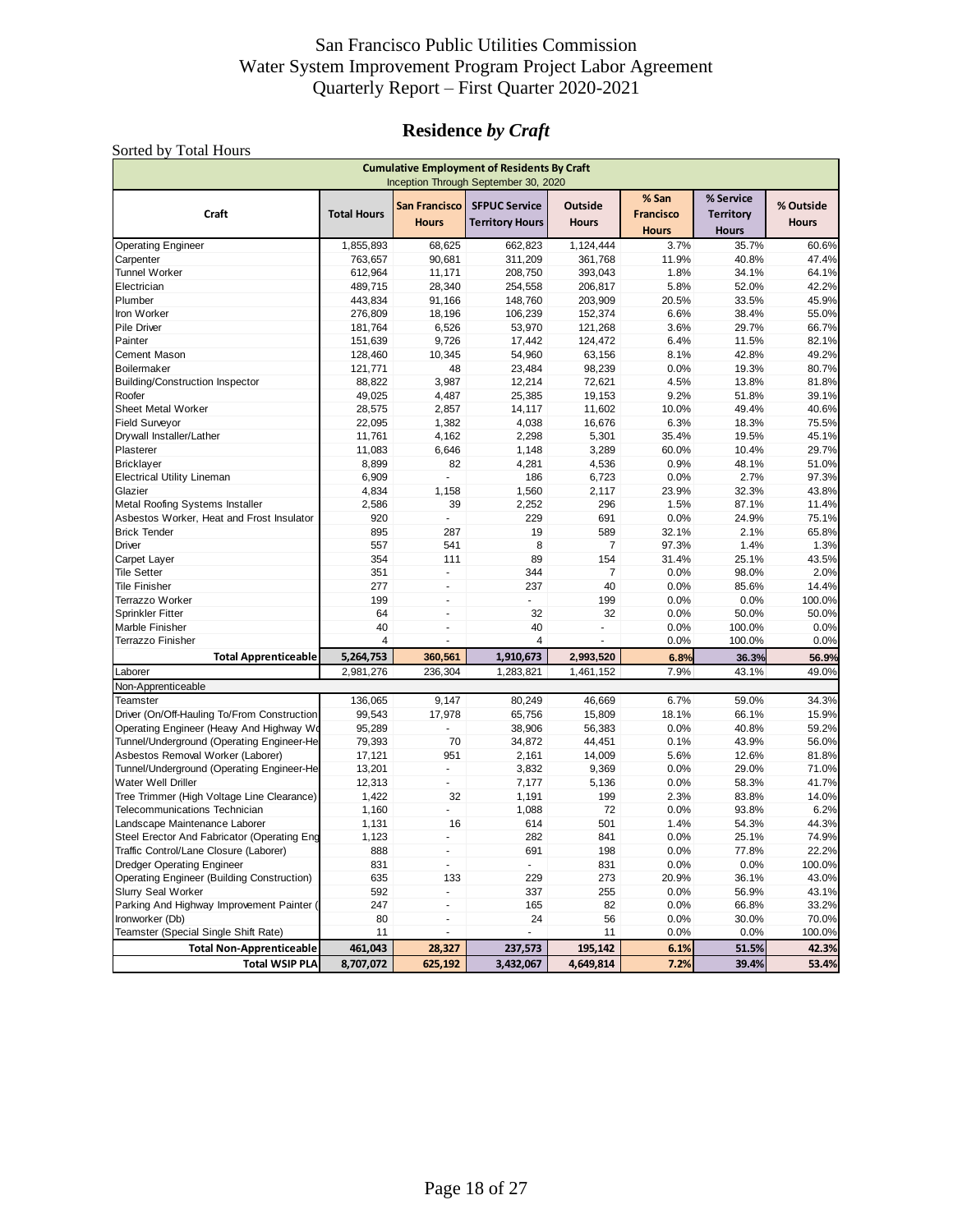## **Residence** *by Project*

| Sorted by Total Hours                                                          |                                                                           |                                         |                                                    |                                                     |                                           |                                                               |                           |
|--------------------------------------------------------------------------------|---------------------------------------------------------------------------|-----------------------------------------|----------------------------------------------------|-----------------------------------------------------|-------------------------------------------|---------------------------------------------------------------|---------------------------|
|                                                                                | <b>Employment Summary - Cumulative Employment of Residents by Project</b> |                                         |                                                    | Craft Employment Summary Through September 30, 2020 |                                           |                                                               |                           |
| Project                                                                        | <b>Total Hours</b>                                                        | San<br><b>Francisco</b><br><b>Hours</b> | <b>Service</b><br><b>Territory</b><br><b>Hours</b> | Outside<br><b>Hours</b>                             | % San<br><b>Francisco</b><br><b>Hours</b> | % SFPUC<br><b>Service</b><br><b>Territory</b><br><b>Hours</b> | % Outside<br><b>Hours</b> |
| WD-2551 - Calaveras Dam Replacemer                                             | 1,532,134                                                                 | 4,664                                   | 572,572                                            | 954,898                                             | 0.3%                                      | 37.4%                                                         | 62.3%                     |
| WD-2596 - HTWTP Long-Term Improver                                             | 1,013,848                                                                 | 49,559                                  | 368,135                                            | 596,155                                             | 4.9%                                      | 36.3%                                                         | 58.8%                     |
| WD-2581 - New Irvington Tunnel                                                 | 730,536                                                                   | 4,132                                   | 319,860                                            | 406,545                                             | 0.6%                                      | 43.8%                                                         | 55.7%                     |
| WD-2531 - Bay Division Pipelines Relia                                         | 583,318                                                                   | 15,154                                  | 257,574                                            | 310,590                                             | 2.6%                                      | 44.2%                                                         | 53.2%                     |
| WD-2601 - Crystal Springs / San Andre                                          | 489,160                                                                   | 25,325                                  | 193,302                                            | 270,533                                             | 5.2%                                      | 39.5%                                                         | 55.3%                     |
| WD-2582 - Sunol Valley Water Treatme<br>WD-2542 - Bay Division Pipeline No. 5  | 462,423<br>288,044                                                        | 9,292<br>5,836                          | 174,479<br>129,660                                 | 278,653<br>152,548                                  | 2.0%<br>2.0%                              | 37.7%<br>45.0%                                                | 60.3%<br>53.0%            |
| CS-936 - AMI                                                                   | 227,027                                                                   | 78,220                                  | 83,691                                             | 65,115                                              | 34.5%                                     | 36.9%                                                         | 28.7%                     |
| WD-2541 - Bay Division Pipeline No. 5                                          | 208,058                                                                   | 13,608                                  | 85,977                                             | 108,472                                             | 6.5%                                      | 41.3%                                                         | 52.1%                     |
| WD-2539 - University Mound Reservoir                                           | 187,016                                                                   | 49,450                                  | 51,060                                             | 86,507                                              | 26.4%                                     | 27.3%                                                         | 46.3%                     |
| WD-2729 - Fish Passage Facilities - Al                                         | 164,770                                                                   | 1,159                                   | 70,568                                             | 93,044                                              | 0.7%                                      | 42.8%                                                         | 56.5%                     |
| WD-2668 - Regional Groundwater Stora                                           | 161,946                                                                   | 26,596                                  | 82,615                                             | 52,735                                              | 16.4%                                     | 51.0%                                                         | 32.6%                     |
| WD-2627R - Sutro Reservoir Rehabilitat                                         | 154,545                                                                   | 49,147                                  | 39,763                                             | 65,635                                              | 31.8%                                     | 25.7%                                                         | 42.5%                     |
| HH-935C - San Joaquin Pipeline - Easte                                         | 143,988                                                                   | 83                                      | 80,508                                             | 63,397                                              | 0.1%                                      | 55.9%                                                         | 44.0%                     |
| DB-116 - Tesla Treatment Facility                                              | 141,910                                                                   | 3,122                                   | 93,841                                             | 44,948                                              | 2.2%                                      | 66.1%                                                         | 31.7%                     |
| WD-2776 - SF Westside Recycled Wat                                             | 135,164                                                                   | 33,945                                  | 35,948                                             | 65,270                                              | 25.1%                                     | 26.6%                                                         | 48.3%                     |
| WD-2629 - Seismic Upgrade of Bay Div                                           | 134,349                                                                   | 1,815                                   | 52,403                                             | 80,131                                              | 1.4%                                      | 39.0%                                                         | 59.6%                     |
| WD-2552 - Alameda Siphon No. 4 Proje                                           | 129,485                                                                   | 1,450                                   | 54,019                                             | 74,017                                              | 1.1%                                      | 41.7%                                                         | 57.2%                     |
| WD-2555 - Crystal Springs Pipeline No                                          | 127,763                                                                   | 31,147                                  | 36,395                                             | 60,221                                              | 24.4%                                     | 28.5%                                                         | 47.1%                     |
| WD-2498 - New Crystal Springs Bypass                                           | 117,821                                                                   | 9,557                                   | 64,371                                             | 43,894                                              | 8.1%                                      | 54.6%                                                         | 37.3%                     |
| WD-2652 - BHR - San Antonio Creek                                              | 110,655                                                                   | 3,693                                   | 45,574                                             | 61,388                                              | 3.3%                                      | 41.2%                                                         | 55.5%                     |
| WD-2548 - Lake Merced Pump Station                                             | 101,050                                                                   | 28,541                                  | 25,790                                             | 46,720                                              | 28.2%                                     | 25.5%                                                         | 46.2%                     |
| HH-935B - San Joaquin Pipeline - West                                          | 100,492                                                                   | 111                                     | 41,614                                             | 58,767                                              | 0.1%                                      | 41.4%                                                         | 58.5%                     |
| WD-2591 - Lower Crystal Springs Dam                                            | 98,562                                                                    | 5,463                                   | 52,743                                             | 40,356                                              | 5.5%                                      | 53.5%                                                         | 40.9%                     |
| HH-935A - San Joaquin Pipeline - Cross                                         | 84,483                                                                    | 223                                     | 45,318                                             | 38,942                                              | 0.3%                                      | 53.6%                                                         | 46.1%                     |
| WD-2513 - San Andreas Pipeline No.3                                            | 83,503                                                                    | 6,978                                   | 28,219                                             | 48,306                                              | 8.4%                                      | 33.8%                                                         | 57.8%                     |
| WD-2575 - San Antonio Backup Pipelin<br>WD-2504 - Stanford Heights Reservoir \ | 75,263<br>74,294                                                          | 8,780<br>14,461                         | 31,767<br>20,361                                   | 34,716<br>39,472                                    | 11.7%<br>19.5%                            | 42.2%<br>27.4%                                                | 46.1%<br>53.1%            |
| WD-2501 - Alemany Pump Station                                                 | 74,085                                                                    | 8,629                                   | 29,073                                             | 36,382                                              | 11.6%                                     | 39.2%                                                         | 49.1%                     |
| WD-2727 - Peninsula Pipeline Seismic                                           | 69,772                                                                    | 13,891                                  | 23,679                                             | 32,203                                              | 19.9%                                     | 33.9%                                                         | 46.2%                     |
| WD-2543 - North University Mound Sys                                           | 53,265                                                                    | 13,940                                  | 14,613                                             | 24,713                                              | 26.2%                                     | 27.4%                                                         | 46.4%                     |
| WD-2621R - SF Groundwater Supply W                                             | 52,623                                                                    | 14,641                                  | 8,965                                              | 29,018                                              | 27.8%                                     | 17.0%                                                         | 55.1%                     |
| WD-2573 - Pulgas Balancing Reservoir                                           | 50,367                                                                    | 6,669                                   | 25,461                                             | 18,237                                              | 13.2%                                     | 50.6%                                                         | 36.2%                     |
| WD-2568 - BDPL Nos. 3&4 Crossover I                                            | 47,910                                                                    | 4,201                                   | 13,222                                             | 30,486                                              | 8.8%                                      | 27.6%                                                         | 63.6%                     |
| WD-2641R - Habitat Reserve Program                                             | 44,018                                                                    | 8,771                                   | 10,167                                             | 25,081                                              | 19.9%                                     | 23.1%                                                         | 57.0%                     |
| WD-2564 - HTWTP - Short Term Improv                                            | 43,049                                                                    | 8,445                                   | 15,208                                             | 19,397                                              | 19.6%                                     | 35.3%                                                         | 45.1%                     |
| WD-2798 - SF Westside Recycled Wat                                             | 38,039                                                                    | 11,846                                  | 12,495                                             | 13,699                                              | 31.1%                                     | 32.8%                                                         | 36.0%                     |
| WD-2829R - San Andreas Pipeline No.                                            | 32,886                                                                    | 4,349                                   | 9,246                                              | 19,291                                              | 13.2%                                     | 28.1%                                                         | 58.7%                     |
| WD-2654R - Peninsula Vegetation Rem                                            | 30,464                                                                    | 4,839                                   | 9,727                                              | 15,897                                              | 15.9%                                     | 31.9%                                                         | 52.2%                     |
| WD-2809 - SF Groundwater Supply Pha                                            | 30,360                                                                    | 5,881                                   | 3,044                                              | 21,435                                              | 19.4%                                     | 10.0%                                                         | 70.6%                     |
| WD-2469 - Forest Knolls Pump Station                                           | 26,553                                                                    | 6,156                                   | 5,766                                              | 14,631                                              | 23.2%                                     | 21.7%                                                         | 55.1%                     |
| WD-2666 - BHR - Sheep Camp Creek                                               | 23,492                                                                    | 46                                      | 6,377                                              | 17,069                                              | 0.2%                                      | 27.1%                                                         | 72.7%                     |
| WD-2623 - Harding Park Recycled Wat<br>WD-2651R - Peninsula 2011 Watershed     | 22,727<br>22,569                                                          | 4,776<br>557                            | 12,625<br>10,940                                   | 5,327<br>11,072                                     | 21.0%<br>2.5%                             | 55.6%<br>48.5%                                                | 23.4%<br>49.1%            |
| WD-2529 - Noe Valley Transmission M                                            | 22,511                                                                    | 6,853                                   | 7,279                                              | 8,379                                               | 30.4%                                     | 32.3%                                                         | 37.2%                     |
| WD-2797 - SF Westside Recycled Wat                                             | 22,033                                                                    | 7,719                                   | 10,048                                             | 4,266                                               | 35.0%                                     | 45.6%                                                         | 19.4%                     |
| WD-2665 - Bav Division Pipeline No. 5,                                         | 21,967                                                                    | 227                                     | 5,528                                              | 16,213                                              | 1.0%                                      | 25.2%                                                         | 73.8%                     |
| WD-2556 - Baden and San Pedro Valve                                            | 19,939                                                                    | 2,720                                   | 15,270                                             | 1,949                                               | 13.6%                                     | 76.6%                                                         | 9.8%                      |
| WD-2622 - SF Groundwater Supply Pip                                            | 17,782                                                                    | 3,487                                   | 2,138                                              | 12,157                                              | 19.6%                                     | 12.0%                                                         | 68.4%                     |
| WD-2566 - San Antonio Pump Station                                             | 14,916                                                                    | 101                                     | 11,948                                             | 2,868                                               | 0.7%                                      | 80.1%                                                         | 19.2%                     |
| HH-914R - Roselle Crossover Improvem                                           | 12,859                                                                    | O                                       | 8,861                                              | 3,999                                               | 0.0%                                      | 68.9%                                                         | 31.1%                     |
| HH-953 - Tesla Portal Protection                                               | 11,512                                                                    | 3,338                                   | 6,185                                              | 1,990                                               | 29.0%                                     | 53.7%                                                         | 17.3%                     |
| WD-2511 - Standby Power Facilities                                             | 11,275                                                                    | 281                                     | 6,500                                              | 4,494                                               | 2.5%                                      | 57.6%                                                         | 39.9%                     |
| WD-2640 - Bioregional Habitat Restorat                                         | 10,621                                                                    | 667                                     | 4,028                                              | 5,926                                               | 6.3%                                      | 37.9%                                                         | 55.8%                     |
| WD-2822R2 - Lower Crystal Springs Da                                           | 8,201                                                                     | 291                                     | 3,270                                              | 4,640                                               | 3.6%                                      | 39.9%                                                         | 56.6%                     |
| WD-2600 - Regional Groundwater Stora                                           | 6,088                                                                     | 0                                       | 296                                                | 5,792                                               | 0.0%                                      | 4.9%                                                          | 95.1%                     |
| WD-2855 - Turner Dam Spillway and Po                                           | 2,088                                                                     | 0                                       | 1,623                                              | 465                                                 | 0.0%                                      | 77.7%                                                         | 22.3%                     |
| WD-2589 - SCADA System Phase II                                                | 1,498                                                                     | 368                                     | 363                                                | 767                                                 | 24.6%                                     | 24.2%                                                         | 51.2%                     |
| <b>Total WSIP PLA</b>                                                          | 8,707,072                                                                 | 625,192                                 | 3,432,067                                          | 4,649,814                                           | 7.2%                                      | 39.4%                                                         | 53.4%                     |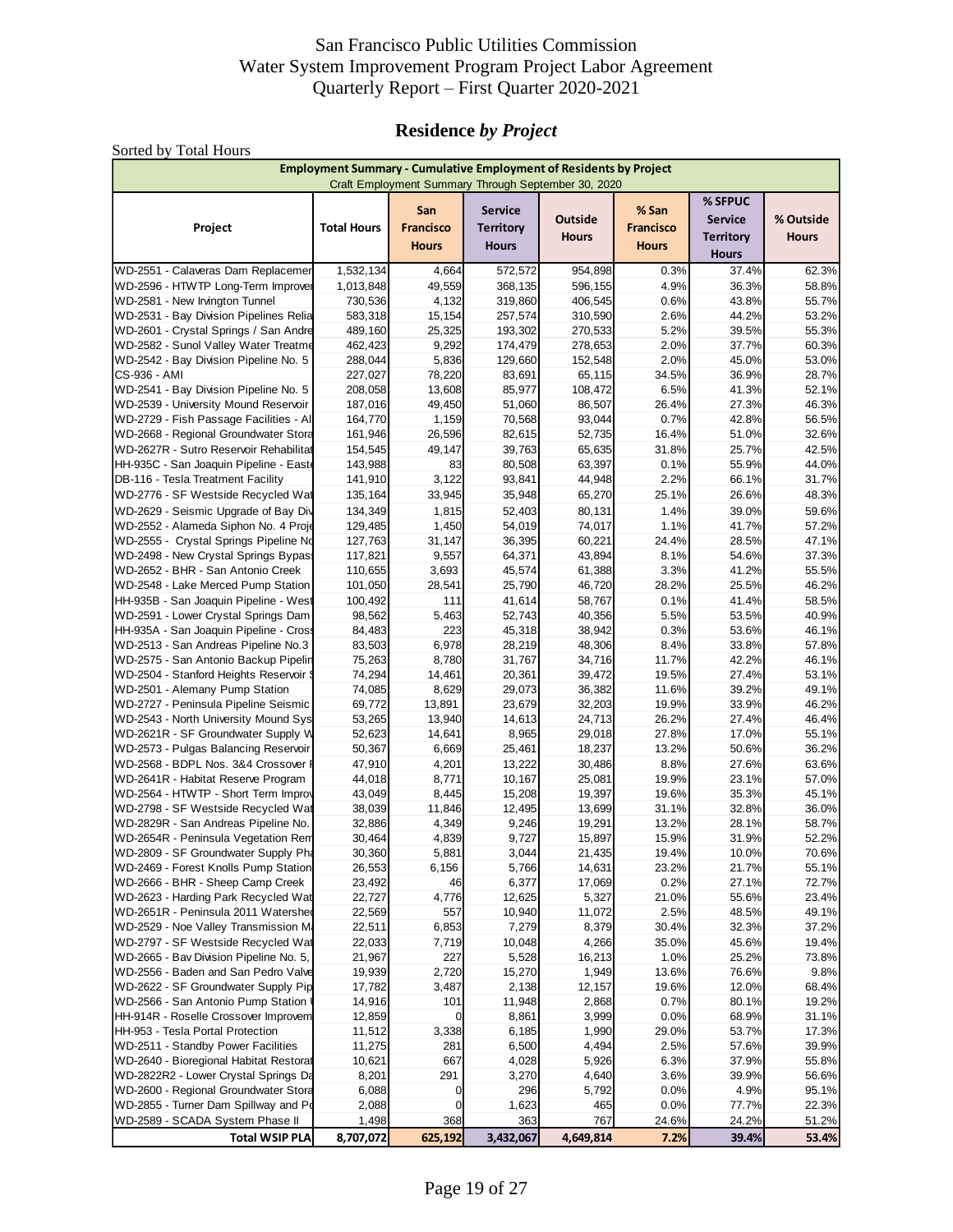## **Apprentice Utilization**

The WSIP PLA supports the apprentice ratios provided by the State of California's, Division of Apprenticeship Standards, generally one apprentice hour to every five journey-level hours.

Through the end of the current quarter, 13.2% of craft hours in apprenticeable trades have been worked by apprentices. 16% of apprentice hours were worked by San Francisco residents and 53% were worked by residents of the Regional Service Territory, or 69% combined.

|                                           |                    |                                     |                                         | <b>Apprentice Hours</b>         |                         |                                                | <b>Apprentice Utilization</b>                                                    |                                                                                             | <b>Resident Apprentice %</b>                                                                                       |                                                                                                                        |                                                                                                              |  |
|-------------------------------------------|--------------------|-------------------------------------|-----------------------------------------|---------------------------------|-------------------------|------------------------------------------------|----------------------------------------------------------------------------------|---------------------------------------------------------------------------------------------|--------------------------------------------------------------------------------------------------------------------|------------------------------------------------------------------------------------------------------------------------|--------------------------------------------------------------------------------------------------------------|--|
| Craft                                     | <b>Total Hours</b> | <b>Total</b><br>Apprentice<br>Hours | San<br><b>Francisco</b><br><b>Hours</b> | <b>SFPUC ST</b><br><b>Hours</b> | Outside<br><b>Hours</b> | Apprentice<br>% of Total<br><b>Craft Hours</b> | San<br><b>Francisco</b><br><b>Apprentice</b><br>% of Total<br><b>Craft Hours</b> | <b>Service</b><br><b>Territory</b><br><b>Apprentice</b><br>% of Total<br><b>Craft Hours</b> | % of Craft<br><b>Apprentice</b><br><b>Hours</b><br><b>Performed by</b><br><b>San Francisco</b><br><b>Residents</b> | % of Craft<br><b>Apprentice</b><br><b>Hours</b><br><b>Performed by</b><br><b>Service Territory</b><br><b>Residents</b> | % of Craft<br><b>Apprentice</b><br><b>Hours</b><br><b>Performed by</b><br><b>Outside</b><br><b>Residents</b> |  |
| A - Operating Engineer                    | 1,855,893          | 209,075                             | 25,360                                  | 86,299                          | 97,417                  | 11.3%                                          | 1.4%                                                                             | 4.6%                                                                                        | 12.1%                                                                                                              | 41.3%                                                                                                                  | 46.6%                                                                                                        |  |
| A - Carpenter                             | 763,657            | 121,970                             | 32,255                                  | 56,989                          | 32,727                  | 16.0%                                          | 4.2%                                                                             | 7.5%                                                                                        | 26.4%                                                                                                              | 46.7%                                                                                                                  | 26.8%                                                                                                        |  |
| A - Tunnel Worker                         | 612,964            |                                     | $\overline{a}$                          |                                 | $\overline{a}$          | 0.0%                                           | 0.0%                                                                             | 0.0%                                                                                        | 0.0%                                                                                                               | 0.0%                                                                                                                   | 0.0%                                                                                                         |  |
| A - Electrician                           | 489,715            | 93,322                              | 11,816                                  | 63,645                          | 17,861                  | 19.1%                                          | 2.4%                                                                             | 13.0%                                                                                       | 12.7%                                                                                                              | 68.2%                                                                                                                  | 19.1%                                                                                                        |  |
| A - Plumber                               | 443,834            | 120,873                             | 35,529                                  | 57,707                          | 27,636                  | 27.2%                                          | 8.0%                                                                             | 13.0%                                                                                       | 29.4%                                                                                                              | 0.0%                                                                                                                   | 0.0%                                                                                                         |  |
| A - Iron Worker                           | 276,809            | 61,319                              | 10,976                                  | 26,970                          | 23,374                  | 22.2%                                          | 4.0%                                                                             | 9.7%                                                                                        | 17.9%                                                                                                              | 44.0%                                                                                                                  | 38.1%                                                                                                        |  |
| A - Pile Driver                           | 181,764            | 18,563                              | 4,451                                   | 9,825                           | 4,287                   | 10.2%                                          | 2.4%                                                                             | 5.4%                                                                                        | 24.0%                                                                                                              | 52.9%                                                                                                                  | 23.1%                                                                                                        |  |
| A - Painter                               | 151,639            | 25,756                              | 1,747                                   | 6,426                           | 17,583                  | 17.0%                                          | 1.2%                                                                             | 4.2%                                                                                        | 6.8%                                                                                                               | 24.9%                                                                                                                  | 68.3%                                                                                                        |  |
| A - Cement Mason                          | 128,460            | 6,448                               | 4,173                                   | 1,124                           | 1,151                   | 5.0%                                           | 3.2%                                                                             | 0.9%                                                                                        | 64.7%                                                                                                              | 17.4%                                                                                                                  | 17.9%                                                                                                        |  |
| A - Boilermaker                           | 121,771            | 2,354                               | 40                                      | 1,238                           | 1,076                   | 1.9%                                           | 0.0%                                                                             | 1.0%                                                                                        | 1.7%                                                                                                               | 52.6%                                                                                                                  | 45.7%                                                                                                        |  |
| A - Building/Construction Inspector       | 88,822             | 5,068                               | 17                                      | 1,254                           | 3,797                   | 5.7%                                           | 0.0%                                                                             | 1.4%                                                                                        | 0.3%                                                                                                               | 24.8%                                                                                                                  | 74.9%                                                                                                        |  |
| A - Roofer                                | 49,025             | 12,218                              | 1,960                                   | 5,312                           | 4,946                   | 24.9%                                          | 4.0%                                                                             | 10.8%                                                                                       | 0.0%                                                                                                               | 0.0%                                                                                                                   | 0.0%                                                                                                         |  |
| A - Sheet Metal Worker                    | 28,575             | 4,423                               | 307                                     | 3,080                           | 1,037                   | 15.5%                                          | 1.1%                                                                             | 10.8%                                                                                       | 6.9%                                                                                                               | 69.6%                                                                                                                  | 23.4%                                                                                                        |  |
| A - Field Surveyor                        | 22,095             | 734                                 | 11                                      | 71                              | 652                     | 3.3%                                           | 0.0%                                                                             | 0.3%                                                                                        | 1.5%                                                                                                               | 9.7%                                                                                                                   | 88.8%                                                                                                        |  |
| A - Drywall Installer/Lather              | 11,761             | 525                                 | 68                                      | 283                             | 174                     | 4.5%                                           | 0.6%                                                                             | 2.4%                                                                                        | 13.0%                                                                                                              | 53.9%                                                                                                                  | 33.1%                                                                                                        |  |
| A - Plasterer                             | 11,083             | 347                                 | 136                                     | $\sim$                          | 211                     | 3.1%                                           | 1.2%                                                                             | 0.0%                                                                                        | 39.2%                                                                                                              | 0.0%                                                                                                                   | 60.8%                                                                                                        |  |
| A - Bricklayer                            | 8,899              | 2,788                               | 82                                      | 679                             | 2,027                   | 31.3%                                          | 0.9%                                                                             | 7.6%                                                                                        | 2.9%                                                                                                               | 24.4%                                                                                                                  | 72.7%                                                                                                        |  |
| A - Electrical Utility Lineman            | 6,909              | 79                                  |                                         | 79                              |                         | 1.1%                                           | 0.0%                                                                             | 1.1%                                                                                        | 0.0%                                                                                                               | 100.0%                                                                                                                 | 0.0%                                                                                                         |  |
| A - Glazier                               | 4,834              | 754                                 | 532                                     | 80                              | 142                     | 15.6%                                          | 11.0%                                                                            | 1.7%                                                                                        | 70.6%                                                                                                              | 10.6%                                                                                                                  | 18.8%                                                                                                        |  |
| A - Metal Roofing Systems Installer       | 2,586              | 757                                 |                                         | 757                             |                         | 29.3%                                          | 0.0%                                                                             | 29.3%                                                                                       | 0.0%                                                                                                               | 100.0%                                                                                                                 | 0.0%                                                                                                         |  |
| A - Asbestos Worker, Heat and Frost Insul | 920                | 26                                  |                                         |                                 | 26                      | 2.8%                                           | 0.0%                                                                             | 0.0%                                                                                        | 0.0%                                                                                                               | 0.0%                                                                                                                   | 100.0%                                                                                                       |  |
| A - Brick Tender                          | 895                | 24                                  | 24                                      |                                 |                         | 2.7%                                           | 2.7%                                                                             | 0.0%                                                                                        | 0.0%                                                                                                               | 0.0%                                                                                                                   | 0.0%                                                                                                         |  |
| A - Driver                                | 557                |                                     |                                         |                                 | $\overline{a}$          | 0.0%                                           | 0.0%                                                                             | 0.0%                                                                                        | 0.0%                                                                                                               | 0.0%                                                                                                                   | 0.0%                                                                                                         |  |
| A - Carpet Layer                          | 354                | 27                                  |                                         | 23                              | 4                       | 7.6%                                           | 0.0%                                                                             | 6.5%                                                                                        | 0.0%                                                                                                               | 85.2%                                                                                                                  | 14.8%                                                                                                        |  |
| A - Tile Setter                           | 351                | 20                                  |                                         | $20\,$                          |                         | 5.7%                                           | 0.0%                                                                             | 5.7%                                                                                        | 0.0%                                                                                                               | 0.0%                                                                                                                   | 0.0%                                                                                                         |  |
| A - Tile Finisher                         | 277                | 40                                  |                                         |                                 | 40                      | 14.4%                                          | 0.0%                                                                             | 0.0%                                                                                        | 0.0%                                                                                                               | 0.0%                                                                                                                   | 100.0%                                                                                                       |  |
| A - Terrazzo Worker                       | 199                |                                     |                                         |                                 |                         | 0.0%                                           | 0.0%                                                                             | 0.0%                                                                                        | 0.0%                                                                                                               | 0.0%                                                                                                                   | 0.0%                                                                                                         |  |
| A - Sprinkler Fitter                      | 64                 |                                     |                                         |                                 |                         | 0.0%                                           | 0.0%                                                                             | 0.0%                                                                                        | 0.0%                                                                                                               | 0.0%                                                                                                                   | 0.0%                                                                                                         |  |
| A - Marble Finisher                       | 40                 |                                     |                                         |                                 |                         | 0.0%                                           | 0.0%                                                                             | 0.0%                                                                                        | 0.0%                                                                                                               | 0.0%                                                                                                                   | 0.0%                                                                                                         |  |
| A - Terrazzo Finisher                     | $\overline{4}$     | ÷                                   |                                         |                                 |                         | 0.0%                                           | 0.0%                                                                             | 0.0%                                                                                        | 0.0%                                                                                                               | 0.0%                                                                                                                   | 0.0%                                                                                                         |  |
| Sub-Total Apprenticeable                  | 5,264,753          | 687,509                             | 129,481                                 | 321,861                         | 236,166                 | 13.1%                                          | 2.5%                                                                             | 6.1%                                                                                        | 18.8%                                                                                                              | 46.8%                                                                                                                  | 34.4%                                                                                                        |  |
| A - Laborer                               | 2,981,276          | 404,571                             | 46,493                                  | 260,887                         | 97,190                  | 13.6%                                          | 1.6%                                                                             | 8.8%                                                                                        | 11.5%                                                                                                              | 64.5%                                                                                                                  | 24.0%                                                                                                        |  |
| <b>Total Apprenticeable</b>               | 8,246,029          | 1,092,080                           | 175,975                                 | 582,748                         | 333,357                 | 13.2%                                          | 2.1%                                                                             | 7.1%                                                                                        | 16.1%                                                                                                              | 53.4%                                                                                                                  | 30.5%                                                                                                        |  |
| Total Non-Apprenticeable                  | 461,043            |                                     |                                         |                                 |                         |                                                |                                                                                  |                                                                                             |                                                                                                                    |                                                                                                                        |                                                                                                              |  |
| Total WSIP - Covered by PLA               | 8,707,072          |                                     |                                         |                                 |                         |                                                |                                                                                  |                                                                                             |                                                                                                                    |                                                                                                                        |                                                                                                              |  |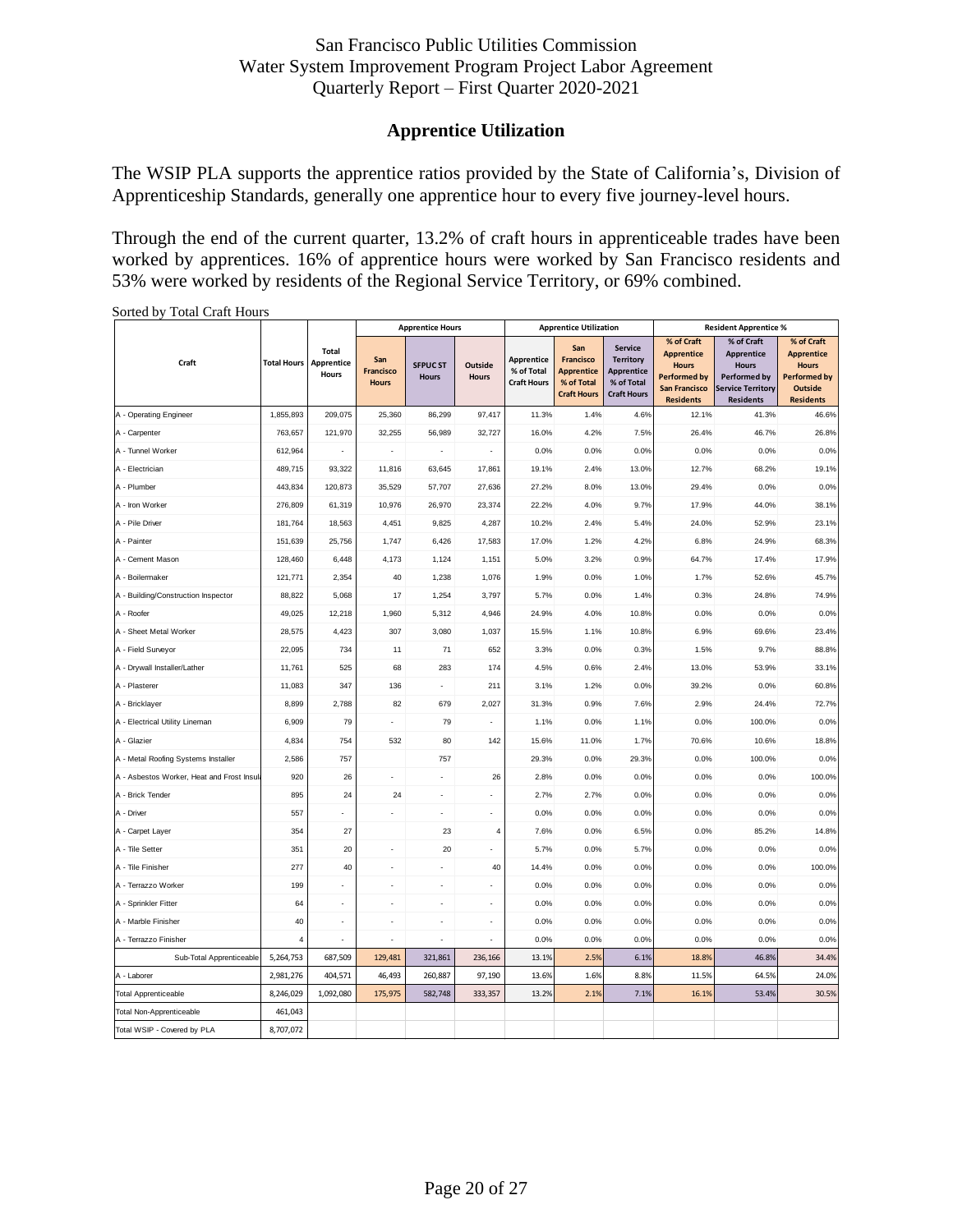For the three months ending September 30, 2020, 39% of apprentice hours were worked by San Francisco resident apprentices on San Francisco-located WSIP PLA projects (green line). As the WISP program comes to a close, there are fewer opportunities for apprentices to perform work on projects resulting in the decrease of apprentice participation.

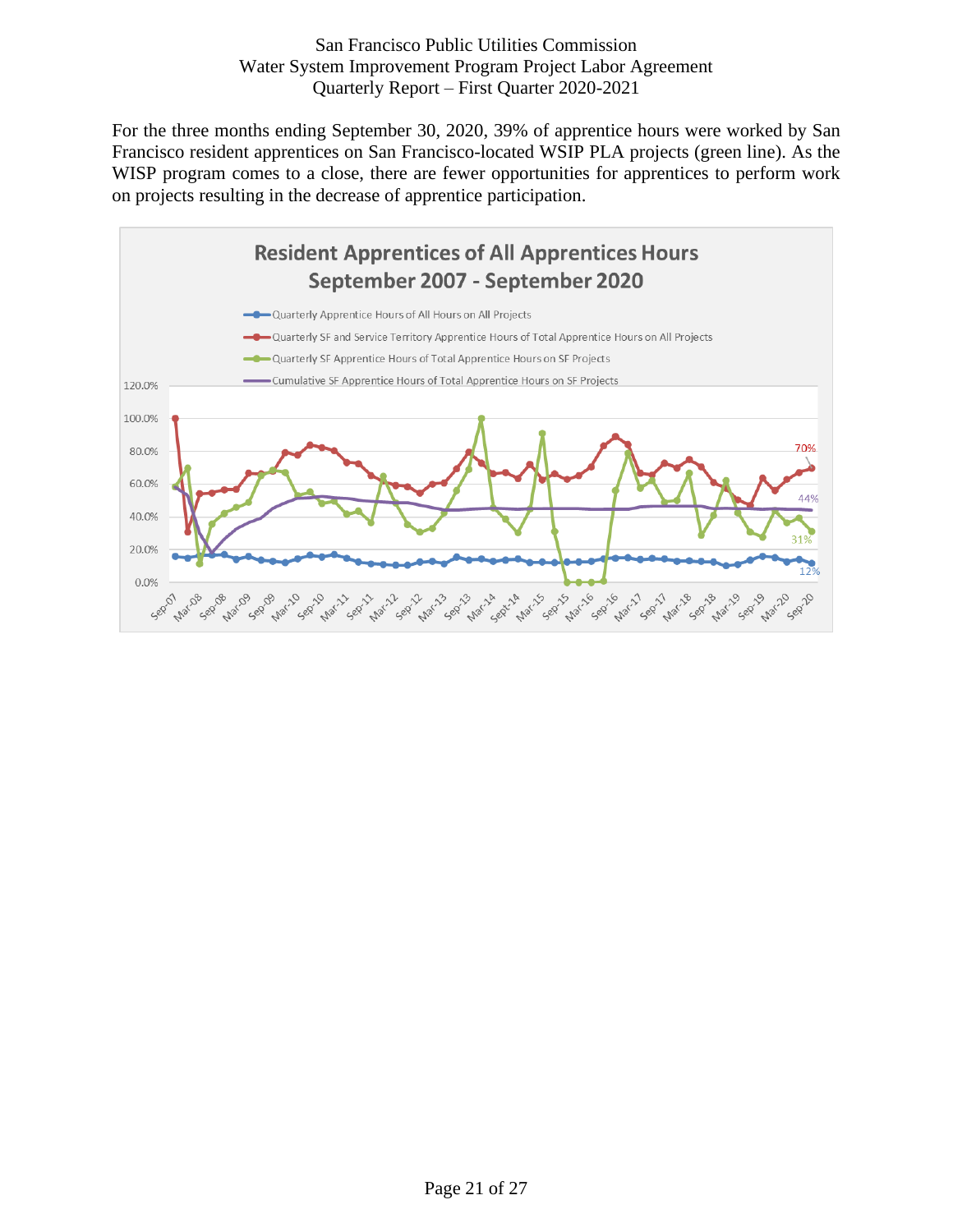The table below lists the WSIP PLA-covered Projects *sorted by Percentage of Apprentice Utilization* from highest to lowest. The total Apprentice Utilization for the entire WSIP is 13.2%.

|                                        |                                          |                                                   |                                              |           | Inception Through September 30, 2020                                        |                                       |                                |                              |                                  |                                 |                              |
|----------------------------------------|------------------------------------------|---------------------------------------------------|----------------------------------------------|-----------|-----------------------------------------------------------------------------|---------------------------------------|--------------------------------|------------------------------|----------------------------------|---------------------------------|------------------------------|
|                                        | <b>Apprentice Utilization By Project</b> |                                                   |                                              |           |                                                                             |                                       |                                |                              |                                  |                                 |                              |
|                                        |                                          |                                                   | <b>All Workers Hours</b>                     |           |                                                                             |                                       | <b>Apprentice Hours</b>        |                              |                                  | <b>Apprentice Utilization %</b> |                              |
| Project                                | <b>Total Craft</b><br><b>Hours</b>       | <b>Total Hours of</b><br>Apprenticeable<br>Trades | <b>Total Non-</b><br>Apprenticeable<br>Hours | Hours     | <b>Total</b><br><b>Total Laborer Apprenticeable</b><br>and Laborer<br>Hours | Apprenticeable<br><b>Trades Hours</b> | Apprentice<br>Laborer<br>Hours | Total<br>Apprentice<br>Hours | Apprenticeable<br><b>Trades%</b> | Apprentice<br>Laborer %         | Total<br><b>Apprentice %</b> |
| CS-936 - Advanced Meter Infra          | 227,027                                  | 226,142                                           | $\overline{\phantom{a}}$                     | 885       | 227,027                                                                     | 79,373                                | $\overline{\phantom{a}}$       | 79,373                       | 35.1%                            | 0.0%                            | 35.0%                        |
| HH-953 - Tesla Portal Protectio        | 11,512                                   | 4,377                                             | 133                                          | 7,002     | 11,379                                                                      | 487                                   | 2,768                          | 3,255                        | 11.1%                            | 39.5%                           | 28.6%                        |
| WD-2641R - Habitat Reserve P           | 44,018                                   | 7,406                                             | 52                                           | 36,561    | 43,966                                                                      | 1,467                                 | 7,755                          | 9,222                        | 19.8%                            | 21.2%                           | 21.0%                        |
| DB-116 - Tesla Treatment Faci          | 141,910                                  | 97,738                                            | 1,863                                        | 42,310    | 140,047                                                                     | 16,580                                | 10,411                         | 26,991                       | 17.0%                            | 24.6%                           | 19.3%                        |
| WD-2729 - Fish Passage Faci            | 164,770                                  | 110,939                                           | 6,045                                        | 47,786    | 158,725                                                                     | 25,982                                | 4,511                          | 30,493                       | 23.4%                            | 9.4%                            | 19.2%                        |
| WD-2652 - Bioregional Habitat          | 110,655                                  | 19,428                                            | 2,526                                        | 88,700    | 108,128                                                                     | 1,492                                 | 19,170                         | 20,661                       | 7.7%                             | 21.6%                           | 19.1%                        |
| WD-2798 - San Francisco Wes            | 38,039                                   | 6,652                                             | $\overline{\phantom{a}}$                     | 31,387    | 38,039                                                                      | 1,170                                 | 6,085                          | 7,255                        | 17.6%                            | 19.4%                           | 19.1%                        |
| WD-2727 - Peninsula Pipeline           | 69,772                                   | 30,072                                            | 3,583                                        | 36,117    | 66,189                                                                      | 4,312                                 | 7,547                          | 11,858                       | 14.3%                            | 20.9%                           | 17.9%                        |
| WD-2552 - Alameda Siphon No            | 129,485                                  | 75,401                                            | 8,009                                        | 46,075    | 121,476                                                                     | 11,667                                | 9,053                          | 20,720                       | 15.5%                            | 19.6%                           | 17.1%                        |
| WD-2575 - San Antonio Backu            | 75,263                                   | 45,723                                            | 1,151                                        | 28,389    | 74,112                                                                      | 6,488                                 | 5,972                          | 12,460                       | 14.2%                            | 21.0%                           | 16.8%                        |
| WD-2498 - New Crystal Springs          | 117,821                                  | 93,680                                            | 12,599                                       | 11,543    | 105,223                                                                     | 12,361                                | 5,252                          | 17,612                       | 13.2%                            | 45.5%                           | 16.7%                        |
| WD-2640 - Bioregional Habitat          | 10,621                                   | 4,487                                             | 813                                          | 5,321     | 9,809                                                                       | 701                                   | 914                            | 1,615                        | 15.6%                            | 17.2%                           | 16.5%                        |
| WD-2539 - University Mound R           | 187,016                                  | 106,316                                           | 1,199                                        | 79,502    | 185,818                                                                     | 23,851                                | 6,500                          | 30,350                       | 22.4%                            | 8.2%                            | 16.3%                        |
| WD-2629 - Seismic Upgrade o            | 134,349                                  | 73,390                                            | 1,511                                        | 59,448    | 132,838                                                                     | 8,297                                 | 13,294                         | 21,590                       | 11.3%                            | 22.4%                           | 16.3%                        |
| WD-2651R - Peninsula 2011 V            | 22,569                                   | 4,777                                             | 3,239                                        | 14,554    | 19,331                                                                      | 763                                   | 2,372                          | 3,135                        | 16.0%                            | 16.3%                           | 16.2%                        |
| WD-2668 - Regional Groundwa            | 161,946                                  | 101,660                                           | 1,079                                        | 59,207    | 160,867                                                                     | 18,467                                | 7,375                          | 25,842                       | 18.2%                            | 12.5%                           | 16.1%                        |
| WD-2573 - Pulgas Balancing R           | 50,367                                   | 35,362                                            | 310                                          | 14,695    | 50,056                                                                      | 7,144                                 | 673                            | 7,817                        | 20.2%                            | 4.6%                            | 15.6%                        |
| WD-2776 - San Francisco Wes            | 135, 164                                 | 103,855                                           | 113                                          | 31,196    | 135,051                                                                     | 19,287                                | 1,772                          | 21,059                       | 18.6%                            | 5.7%                            | 15.6%                        |
| HH-914R - Roselle Crossover I          | 12,859                                   | 7,968                                             | 163                                          | 4,729     | 12,697                                                                      | 1,384                                 | 559                            | 1,943                        | 17.4%                            | 11.8%                           | 15.3%                        |
| WD-2582 - Sunol Valley Water           | 462,423                                  | 293,860                                           | 13,009                                       | 155,554   | 449,414                                                                     | 49,266                                | 19,350                         | 68,616                       | 16.8%                            | 12.4%                           | 15.3%                        |
| WD-2596 - Harry Tracy Water            | 1,013,848                                | 675,958                                           | 39,423                                       | 298,468   | 974,425                                                                     | 108,428                               | 35,995                         | 144,423                      | 16.0%                            | 12.1%                           | 14.8%                        |
| WD-2600 - Regional Groundwa            | 6,088                                    | $\overline{\phantom{a}}$                          | 4,027                                        | 2,061     | 2,061                                                                       | $\overline{\phantom{a}}$              | 296                            | 296                          | 0.0%                             | 14.3%                           | 14.3%                        |
| WD-2627R - Sutro Reservoir R           | 154,545                                  | 77,338                                            | 8,900                                        | 68,308    | 145,645                                                                     | 15,391                                | 5,248                          | 20,639                       | 19.9%                            | 7.7%                            | 14.2%                        |
| WD-2556 - Baden and San Per            | 19,939                                   | 11,046                                            | 344                                          | 8,550     | 19,595                                                                      | 951                                   | 1,788                          | 2,738                        | 8.6%                             | 20.9%                           | 14.0%                        |
| WD-2797 - San Francisco Wes            | 22,033                                   | 10,590                                            |                                              | 11,443    | 22,033                                                                      | 1,324                                 | 1,750                          | 3,074                        | 12.5%                            | 15.3%                           | 13.9%                        |
| WD-2504 - Stanford Heights Re          | 74,294                                   | 40,444                                            | ٠                                            | 33,851    | 74,294                                                                      | 9,134                                 | 757                            | 9,891                        | 22.6%                            | 2.2%                            | 13.3%                        |
| WD-2513 - San Andreas Pipeli           | 83,503                                   | 28,638                                            | 11,956                                       | 42,909    | 71,547                                                                      | 3,994                                 | 5,317                          | 9,311                        | 13.9%                            | 12.4%                           | 13.0%                        |
| WD-2622 - San Francisco Gro            | 17,782                                   | 4,623                                             | 1,682                                        | 11,477    | 16,100                                                                      | 266                                   | 1,827                          | 2,092                        | 5.7%                             | 15.9%                           | 13.0%                        |
| WD-2551 - Calaveras Dam Rep            | 1,532,134                                | 864,302                                           | 36,402                                       | 631,430   | 1,495,733                                                                   | 87,917                                | 98,383                         | 186,301                      | 10.2%                            | 15.6%                           | 12.5%                        |
| WD-2566 - San Antonio Pump             | 14,916                                   | 8,241                                             | 137                                          | 6,539     | 14,780                                                                      | 859                                   | 939                            | 1,798                        | 10.4%                            | 14.4%                           | 12.2%                        |
| HH-935C - San Joaquin Pipelir          | 143,988                                  | 89,174                                            | 1,840                                        | 52,974    | 142,148                                                                     | 8,862                                 | 8,401                          | 17,263                       | 9.9%                             | 15.9%                           | 12.1%                        |
| WD-2621R - San Francisco Gr            | 52,623                                   | 31,711                                            | ٠                                            | 20,912    | 52,623                                                                      | 4,322                                 | 1,903                          | 6,225                        | 13.6%                            | 9.1%                            | 11.8%                        |
| WD-2822R2 - Lower Crystal Sp           | 8,201                                    | 1,882                                             | 264                                          | 6,056     | 7,937                                                                       | 235                                   | 699                            | 933                          | 12.5%                            | 11.5%                           | 11.8%                        |
| WD-2469 - Forest Knolls Pump           | 26,553                                   | 17,167                                            | 31                                           | 9,355     | 26,522                                                                      | 2,888                                 | 19                             | 2,907                        | 16.8%                            | 0.2%                            | 11.0%                        |
| WD-2555 - Crystal Springs Pi           | 127,763                                  | 49,074                                            | 9,202                                        | 69,487    | 118,561                                                                     | 7,559                                 | 5,394                          | 12,953                       | 0.0%                             | 7.8%                            | 10.9%                        |
| WD-2548 - Lake Merced Pump             | 101,050                                  | 72,875                                            | 1,672                                        | 26,504    | 99,378                                                                      | 10,670                                | 137                            | 10,807                       | 14.6%                            | 0.5%                            | 10.9%                        |
| WD-2809 - San Francisco Gro            | 30,360                                   | 14,988                                            | ٠                                            | 15,372    | 30,360                                                                      | 2,666                                 | 625                            | 3,291                        | 17.8%                            | 4.1%                            | 10.8%                        |
| HH-935A - San Joaquin Pipelin          | 84,483                                   | 53,744                                            | 839                                          | 29,900    | 83,644                                                                      | 5,357                                 | 3,652                          | 9,009                        | 10.0%                            | 12.2%                           | 10.8%                        |
| HH-935B - San Joaquin Pipelin          | 100,492                                  | 52,940                                            | 11,678                                       | 35,875    | 88,814                                                                      | 4,061                                 | 5,243                          | 9,304                        | 7.7%                             | 14.6%                           | 10.5%                        |
| WD-2601 - Crystal Springs / S          | 489,160                                  | 334,614                                           | 23,054                                       | 131,493   | 466,106                                                                     | 37,795                                | 10,916                         | 48,710                       | 11.3%                            | 8.3%                            | 10.5%                        |
| WD-2541 - Bay Division Pipelir         | 208,058                                  | 88,905                                            | 12,743                                       | 106,410   | 195,315                                                                     | 10,026                                | 10,170                         | 20,196                       | 11.3%                            | 9.6%                            | 10.3%                        |
| WD-2501 - Alemany Pump Sta             | 74,085                                   | 54,295                                            | 48                                           | 19,741    | 74,037                                                                      | 7,403                                 | 223                            | 7,625                        | 13.6%                            | 1.1%                            | 10.3%                        |
| WD-2542 - Bay Division Pipelir         | 288,044                                  | 90,020                                            | 31,498                                       | 166,526   | 256,546                                                                     | 7,049                                 | 19,161                         | 26,210                       | 7.8%                             | 11.5%                           | 10.2%                        |
| WD-2568 - BDPL Nos. 3&4 Cr             | 47,910                                   | 31,539                                            | 2,093                                        | 14,278    | 45,817                                                                      | 3,818                                 | 720                            | 4,538                        | 12.1%                            | 5.0%                            | 9.9%                         |
| WD-2591 - Lower Crystal Sprin          | 98,562                                   | 41,053                                            | 1,162                                        | 56,348    | 97,400                                                                      | 4,833                                 | 3,853                          | 8,685                        | 11.8%                            | 6.8%                            | 8.9%                         |
| WD-2829R - San Andreas Pipe            | 32,886                                   | 15,442                                            | 1,608                                        | 15,836    | 31,278                                                                      | 470                                   | 2,318                          | 2,788                        | 3.0%                             | 14.6%                           | 8.9%                         |
| WD-2665 - Bay Division Pipelir         | 21,967                                   | 10,548                                            | 234                                          | 11,185    | 21,733                                                                      | 168                                   | 1.741                          | 1,909                        | 1.6%                             | 15.6%                           | 8.8%                         |
| WD-2581 - New Irvington Tunne          | 730,536                                  | 546,830                                           | 99,798                                       | 83,908    | 630,738                                                                     | 31,860                                | 19,891                         | 51,750                       | 5.8%                             | 23.7%                           | 8.2%                         |
| WD-2666 - Bioregional Habitat          | 23,492                                   | 16,708                                            | $\overline{\phantom{a}}$                     | 6,784     | 23,492                                                                      | 228                                   | 1,615                          | 1,843                        | 1.4%                             | 23.8%                           | 7.8%                         |
| WD-2589 - Supervisory Contro           | 1,498                                    | 728                                               |                                              | 771       | 1,498                                                                       | 115                                   | ÷.                             | 115                          | 15.8%                            | 0.0%                            | 7.7%                         |
| WD-2623 - Harding Park Recyo           | 22,727                                   | 7,869                                             | 456                                          | 14,403    | 22,271                                                                      | 696                                   | 949                            | 1,645                        | 8.8%                             | 6.6%                            | 7.4%                         |
| WD-2531 - Bay Division Pipelin         | 583,318                                  | 412,690                                           | 91,092                                       | 79,535    | 492,226                                                                     | 14,153                                | 18,238                         | 32,391                       | 3.4%                             | 22.9%                           | 6.6%                         |
| WD-2543 - North University Mo          | 53,265                                   | 14,383                                            | 7,082                                        | 31,800    | 46,183                                                                      | 743                                   | 2,255                          | 2,998                        | 5.2%                             | 7.1%                            | 6.5%                         |
| WD-2654R - Peninsula Vegeta            | 30,464                                   | 5,842                                             | 189                                          | 24,433    | 30,275                                                                      | 24                                    | 1,694                          | 1,718                        | 0.4%                             | 6.9%                            | 5.7%                         |
| WD-2511 - Standby Power Fac            | 11,275                                   | 9,046                                             | $\sim$                                       | 2,230     | 11,275                                                                      | 626                                   | $\overline{\phantom{a}}$       | 626                          | 6.9%                             | 0.0%                            | 5.6%                         |
| WD-2529 - Noe Valley Transmi           | 22,511                                   | 6,021                                             | 2,067                                        | 14,423    | 20,444                                                                      |                                       | 1,133                          | 1,133                        | 0.0%                             | 7.9%                            | 5.5%                         |
| WD-2564 - Harry Tracy Water            | 43,049                                   | 22,612                                            | 80                                           | 20,358    | 42,969                                                                      | 2,089                                 | ٠                              | 2,089                        | 9.2%                             | 0.0%                            | 4.9%                         |
| WD-2855 - Turner Dam Spillwa           | 2,088                                    | 1,649                                             | ÷                                            | 439       | 2,088                                                                       |                                       | $\overline{\phantom{a}}$       |                              | 0.0%                             | 0.0%                            | 0.0%                         |
| WSIP - Covered by PLA (57 Pr 8,707,072 |                                          | 5,264,753                                         | 458,991                                      | 2,983,327 | 8,248,081                                                                   | 687,509                               |                                | 404,571 1,092,080            | 13.1%                            | 13.6%                           | 13.2%                        |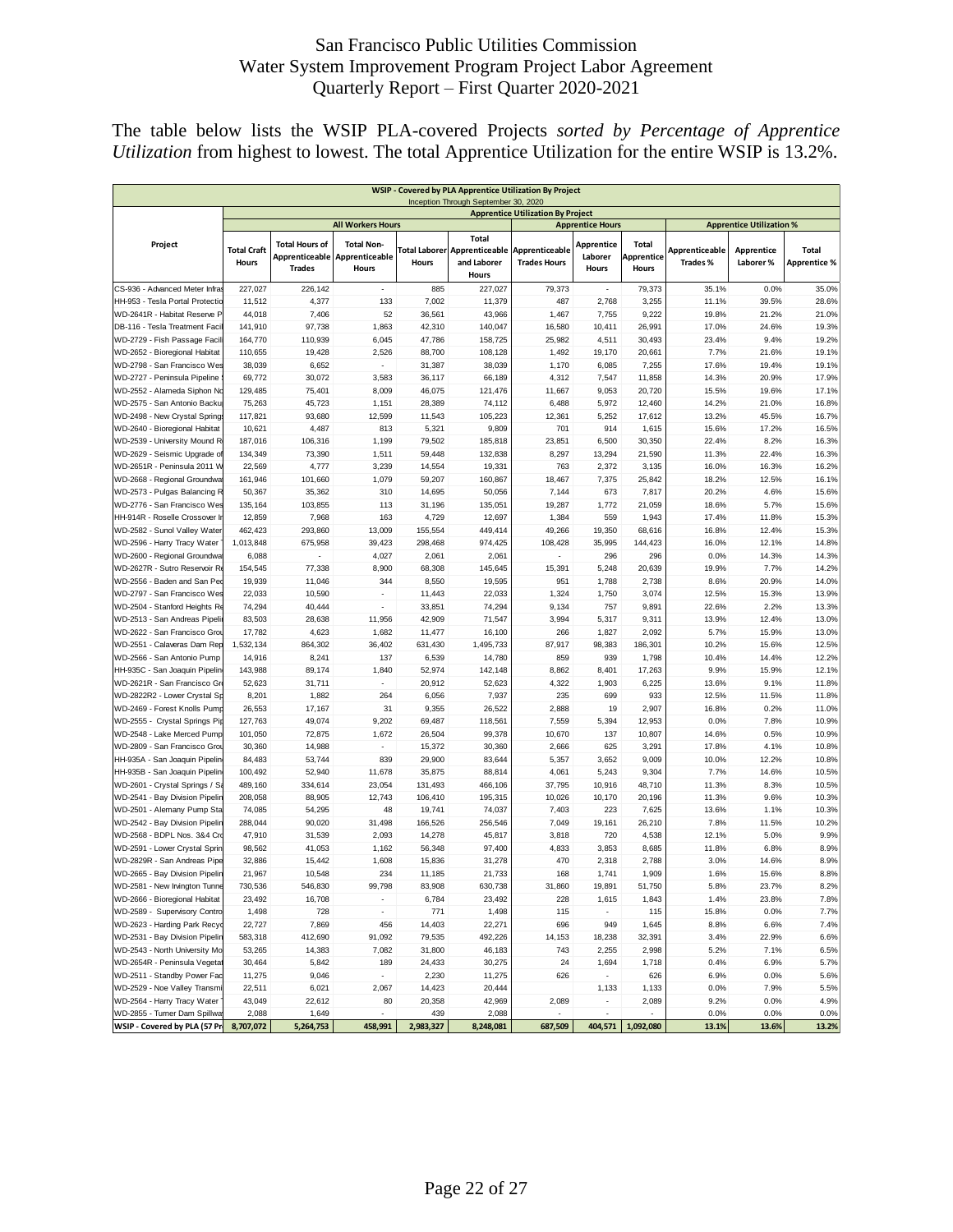The following chart indicates quarterly Apprentice Utilization over the past five (5) quarters ending September 30, 2020.

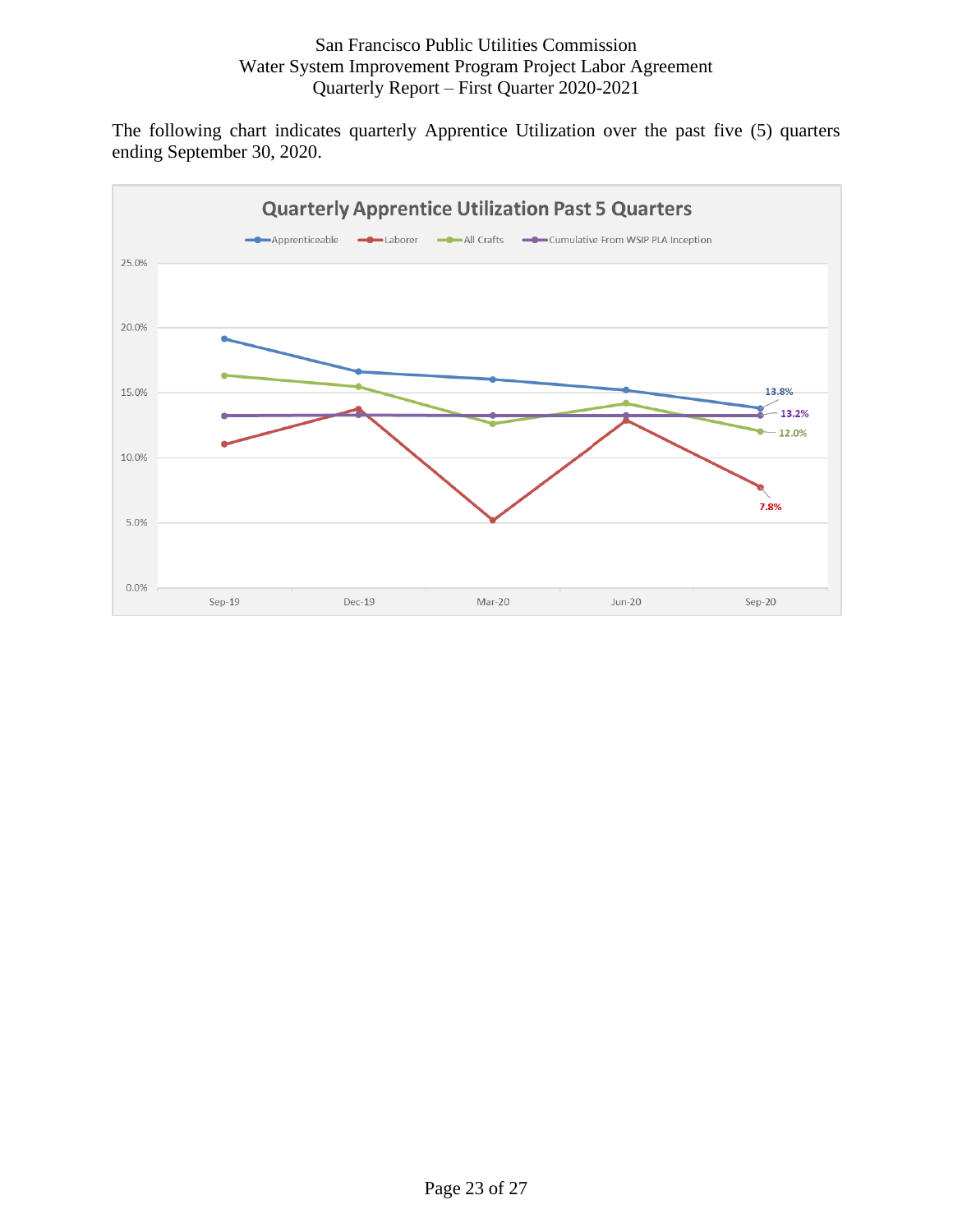#### **Substance Abuse Prevention**

<span id="page-23-0"></span>The WSIP PLA requires pre-employment alcohol and drug testing for all covered employees. The policy also allows testing where the contractor has reasonable cause to believe that the employee has used drugs or alcohol, and mandates testing where a contractor concludes that an employee was under the influence of drugs or alcohol at the time of an accident. The SFPUC has extended the WSIP PLA substance abuse prevention policy to all contractor employees working on a job site.

**15,129** pre-employment tests have been administered as of September 30, 2020 to people who were cleared to work. 202 people did not pass pre-employment screens and consequently were prevented from working until the results could be confirmed through lab tests. Strict regulations and high compliance by the contractors have led to a mere **1.34%** of failed screenings. These numbers have a direct correlation with the outstanding safety record of the entire WSIP Program. The chart is on the next page.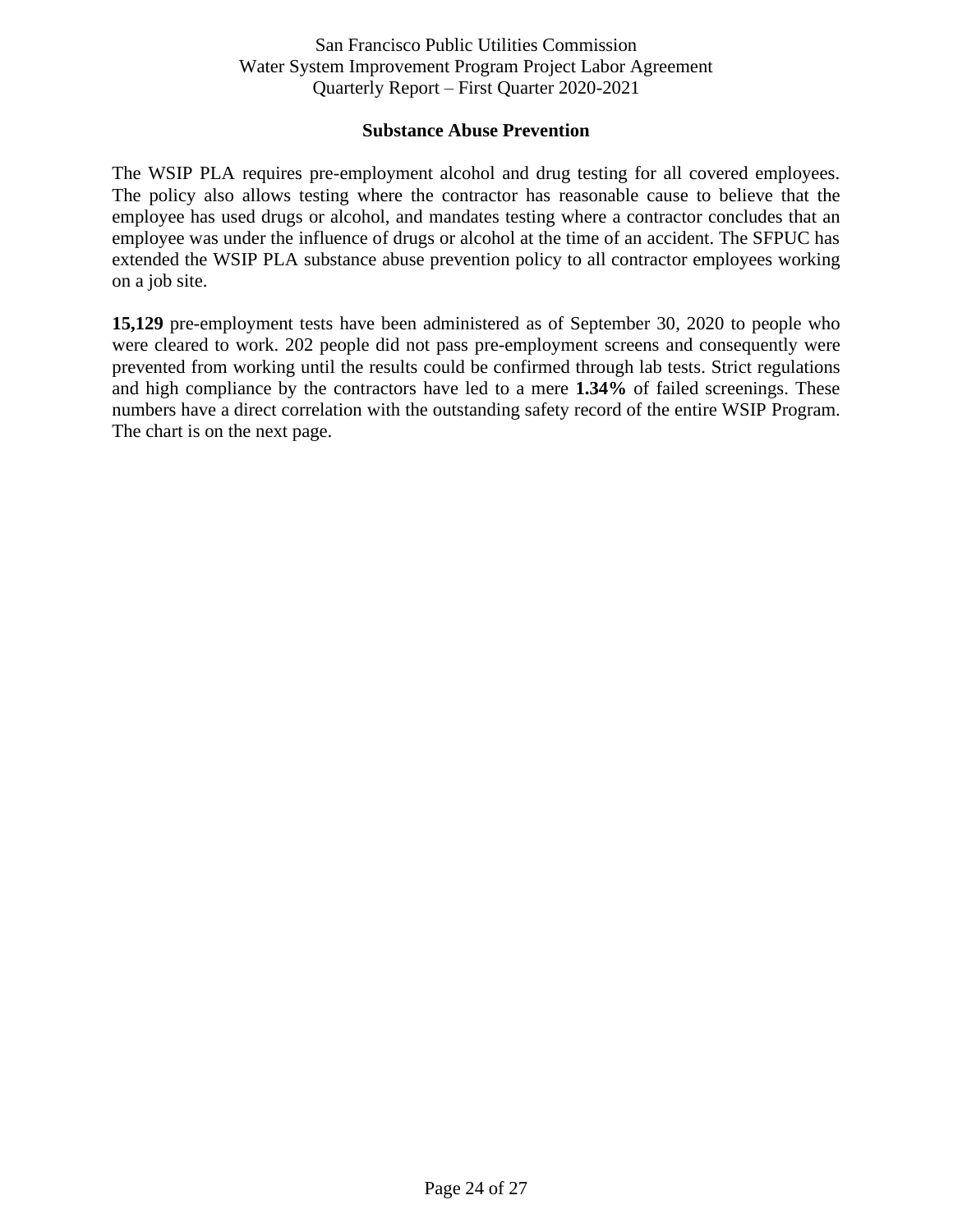| WSIP - Covered by PLA (54 Projects + AMI) Substance Abuse Testing Summary<br>Tests Administered to Individuals Cleared to Work Through 9/30/2020 |                                 |
|--------------------------------------------------------------------------------------------------------------------------------------------------|---------------------------------|
| Project                                                                                                                                          | <b>Number</b><br><b>Cleared</b> |
| WD-2596 - Harry Tracy Water Treatment Plant Long-Term Improvements                                                                               | 2,401                           |
| WD-2551 - Calaveras Dam Replacement Project                                                                                                      | 2,122                           |
| WD-2601 - Crystal Springs / San Andreas Transmission System Upgrade                                                                              | 1,282                           |
| WD-2582 - Sunol Valley Water Treatment Plant and Treated Water Reservoir                                                                         | 704                             |
| WD-2581 - New Irvington Tunnel                                                                                                                   | 651                             |
| WD-2531 - Bay Division Pipelines Reliability Upgrade - Bay Tunnel                                                                                | 581                             |
| WD-2548 - Lake Merced Pump Station Essential Upgrades                                                                                            | 531                             |
| WD-2541 - Bay Division Pipeline No. 5 - East Bay Reaches                                                                                         | 509                             |
| WD-2501 - Alemany Pump Station                                                                                                                   | 375                             |
| DB-116 - Tesla Treatment Facility                                                                                                                | 374                             |
| HH-935C - San Joaquin Pipeline System - Eastern Segment & Other Facilities                                                                       | 335                             |
| WD-2539 - University Mound Reservoir North Basin Seismic Upgrades                                                                                | 319                             |
| WD-2776 - San Francisco Westside Recycled Water Treatment Facility at Oceanside Plant                                                            | 314                             |
| WD-2542 - Bay Division Pipeline No. 5 - Peninsula Reaches                                                                                        | 305                             |
| WD-2668 - Regional Groundwater Storage and Recovery                                                                                              | 265                             |
| CS-936 - Advanced Meter Infrastructure                                                                                                           | 229                             |
| WD-2552 - Alameda Siphon No. 4 Project                                                                                                           | 229                             |
| HH-935B - San Joaquin Pipeline System - Western Segment                                                                                          | 226                             |
| WD-2629 - Seismic Upgrade of Bay Division Pipeline Nos. 3&4 at the Hayward Fault                                                                 | 226                             |
| WD-2627R - Sutro Reservoir Rehabilitation and Seismic Upgrade                                                                                    | 217                             |
| WD-2498 - New Crystal Springs Bypass (Polhemus) Tunnel                                                                                           | 212                             |
| WD-2504 - Stanford Heights Reservoir Seismic Retrofit and Improvement                                                                            | 199                             |
| HH-935A - San Joaquin Pipeline System - Crossovers                                                                                               | 186                             |
| WD-2573 - Pulgas Balancing Reservoir Structural Rehabilitation and Roof Replacement                                                              | 184                             |
| WD-2568 - BDPL Nos. 3&4 Crossover Facilities                                                                                                     | 180                             |
| WD-2513 - San Andreas Pipeline No.3 Installation Project                                                                                         | 178                             |
| WD-2729 - Fish Passage Facilities Within The Alameda Creek Watershed                                                                             | 153                             |
| WD-2575 - San Antonio Backup Pipeline                                                                                                            | 132                             |
| WD-2591 - Lower Crystal Springs Dam Improvements                                                                                                 | 125                             |
| WD-2469 - Forest Knolls Pump Station and Storage Tank Upgrade                                                                                    | 115                             |
| WD-2555 - Crystal Springs Pipeline No.2 Replacement Proiect                                                                                      | 98                              |
| WD-2621R - San Francisco Groundwater Supply Well Stations                                                                                        | 97                              |
| WD-2564 - Harry Tracy Water Treatment Plant - Short Term Improvements Phases 2 and 3                                                             | 95                              |
| WD-2652 - Bioregional Habitat Restoration, San Antonio Creek                                                                                     | 90                              |
| WD-2556 - Baden and San Pedro Valve Lot Improvements                                                                                             | 86                              |
| HH-914R - Roselle Crossover Improvements                                                                                                         | 72                              |
| WD-2566 - San Antonio Pump Station Upgrades Project                                                                                              | 70                              |
| WD-2623 - Harding Park Recycled Water Proiect                                                                                                    | 65                              |
| WD-2651R - Peninsula 2011 Watershed Compensation, Sherwood Point, Adobe Gulch Creek, Skyline Quarry, Sky                                         | 63                              |
| WD-2727 - Peninsula Pipeline Seismic Upgrade                                                                                                     | 61                              |
| HH-953 - Tesla Portal Protection                                                                                                                 | 59                              |
| WD-2543 - North University Mound System Upgrade                                                                                                  | 55                              |
| WD-2529 - Noe Valley Transmission Main - Phase II                                                                                                | 47                              |
| WD-2829R - San Andreas Pipeline No. 2 Replacement                                                                                                | 47                              |
| WD-2665 - Bay Division Pipeline Reliability Upgrade Proiect - Bav Division Pipeline No. 5, Cordilleras Microtunnel                               | 43                              |
|                                                                                                                                                  | 34                              |
| WD-2654R - Peninsula Vegetation Removal                                                                                                          | 30                              |
| WD-2511 - Standby Power Facilities, Various Locations                                                                                            |                                 |
| WD-2666 - Bioregional Habitat Restoration, Sheep Camp Creek                                                                                      | 30                              |
| WD-2589 - Supervisory Control and Data Acquisition SCADA System Phase II                                                                         | 28                              |
| WD-2641R - Habitat Reserve Program, Homestead Pond, San Andreas Reservoir Wetlands, Adobe Gulch Grasslar                                         | 23                              |
| WD-2600 - Regional Groundwater Storage and Recovery Proiect- Test Well Drilling                                                                  | 22                              |
| WD-2622 - San Francisco Groundwater Supply Pipeline                                                                                              | 22                              |
| WD-2798 - San Francisco Westside Recycled Water Pipeline                                                                                         | 20                              |
| WD-2809 - San Francisco Groundwater Supply Phase 2                                                                                               | 10                              |
| WD-2855 - Turner Dam Spillway & Pond F3 Erosion Repair                                                                                           | 3                               |
| WD-2640 - Bioregional Habitat Restoration                                                                                                        |                                 |
| Total Cleared 15,129                                                                                                                             |                                 |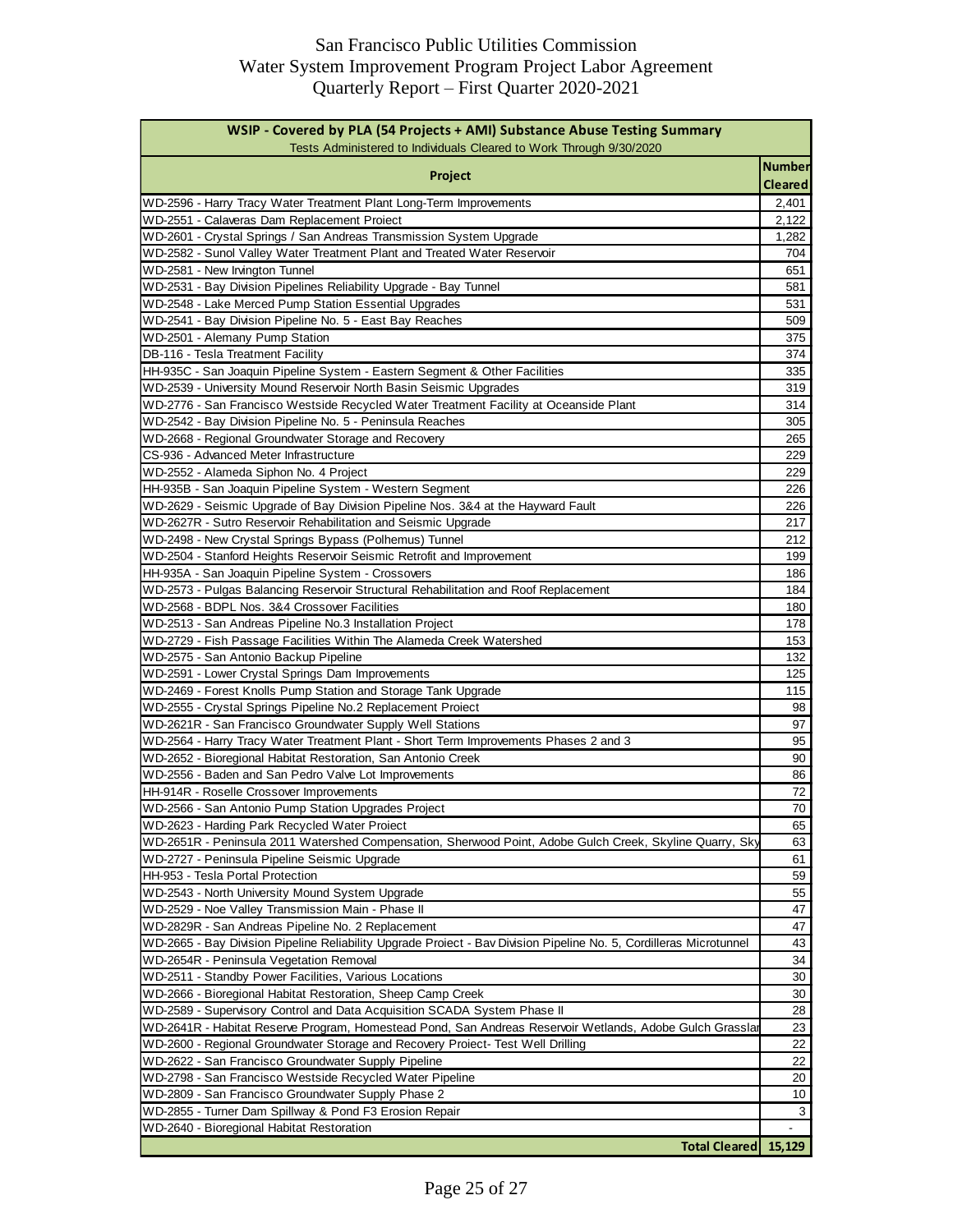## **Legislative History of the WSIP PLA**

<span id="page-25-0"></span>On April 8, 2003, the San Francisco Board of Supervisors adopted Resolution 223-03 urging the SFPUC to develop plans for a Project Labor Agreement covering the capital improvement program to rehabilitate, repair, and upgrade the Hetch Hetchy Water System.

On May 20, 2003 the San Francisco Board of Supervisors adopted Resolution 350-03 urging the SFPUC to include social justice components in the Project Labor Agreement covering the Hetch Hetchy Water System upgrade.

On May 11, 2006 the San Francisco Board of Supervisors amended the San Francisco Administrative Code to establish a PUC Small firm Advisory Committee to provide for the certification of small construction contractors located outside San Francisco and within the SFPUC service territory for work on SFPUC construction projects, including those covered by the WSIP PLA.

On March 28, 2006 the SFPUC adopted Resolution No. 06-0049 to authorize SFPUC staff to commence negotiations with the various craft labor unions for a project labor agreement covering the Water System Improvement Program. Resolution No. 06-0049 concluded that the governmental interests of the SFPUC were furthered by a project labor agreement as follows:

"There are numerous advantages in moving forward on the negotiation of a PLA, which include but are not limited to the following: creates framework for labor harmony; militates against construction delays; assures steady supply of qualified labor; provides employment, career, and local business opportunities; and, other benefits ..."

<span id="page-25-1"></span>On March 26, 2007, the SFPUC approved the negotiated agreement, called the Water System Improvement Program Project Labor Agreement (the WSIP PLA). The WSIP PLA requires construction contractors to utilize workers dispatched by signatory unions, and prohibits the unions and contractors from participating in strikes, lockouts, or other disruptions to the work. The WSIP PLA provides a procedure for adjudicating conflicting jurisdictional claims between the unions, provides for uniform hours of work, overtime, shifts and holidays, encourages the recruitment and training of low-income residents of the SFPUC service territory, and requires substance abuse testing for all covered workers. The first implementation of the WSIP PLA was on contract WD-2504, the Stanford Heights Reservoir Seismic Retrofit and Improvement project which the SFPUC awarded to S.J. Amoroso Construction Co. Inc. on Jun. 26, 2007 in the amount of \$17,899,960.